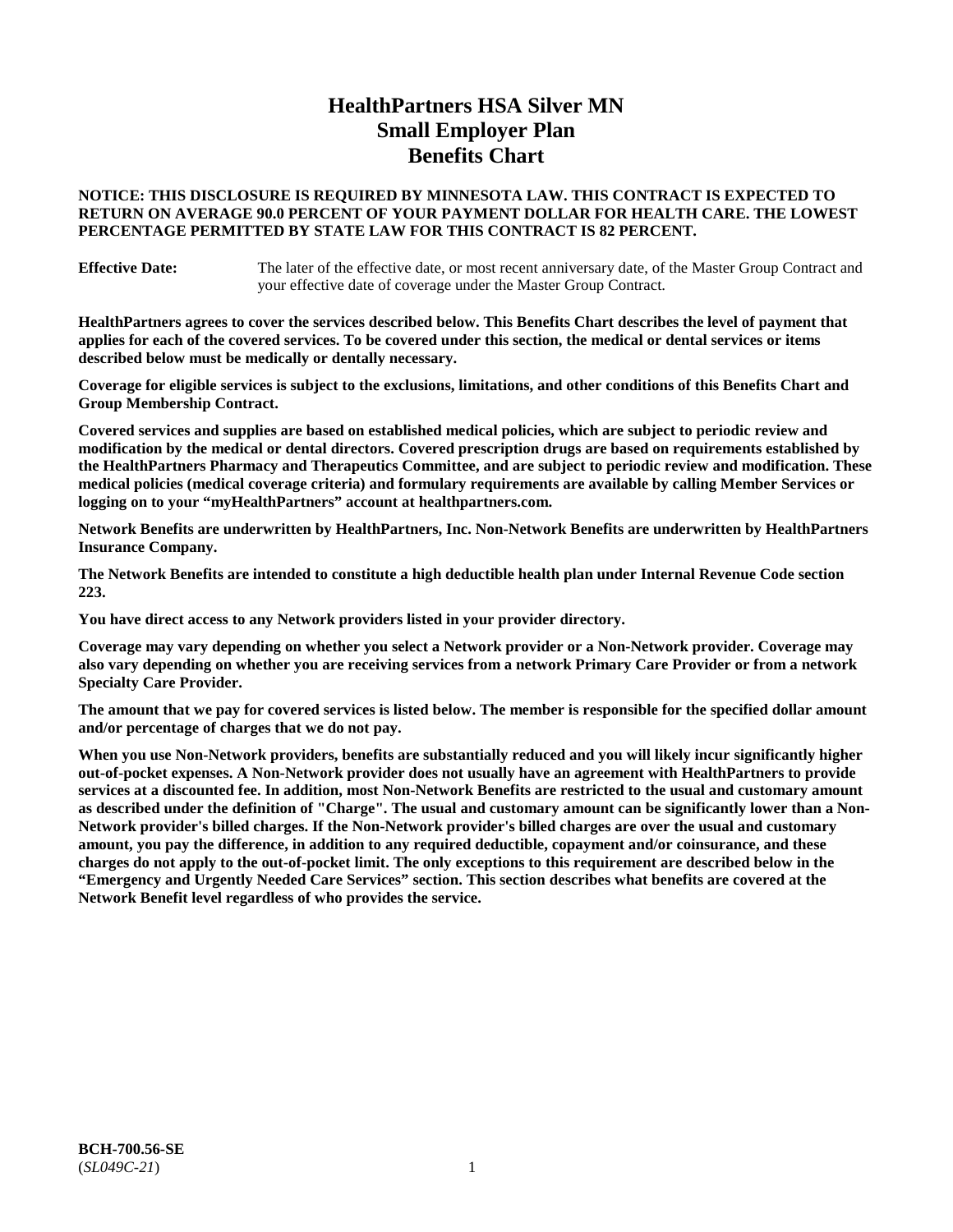# **These definitions apply to this Benefits Chart. They also apply to the Contract.**

| <b>Biosimilar Drugs:</b> | A prescription drug, approved by the Food and Drug Administration (FDA), that the FDA has<br>determined is biosimilar to and interchangeable with a biological brand name drug. Biosimilar<br>drugs are not considered generic drugs and are not covered under the generic drug benefit.                                                                                                                                                                                                                                                                                                                                           |
|--------------------------|------------------------------------------------------------------------------------------------------------------------------------------------------------------------------------------------------------------------------------------------------------------------------------------------------------------------------------------------------------------------------------------------------------------------------------------------------------------------------------------------------------------------------------------------------------------------------------------------------------------------------------|
| <b>Brand Name Drug:</b>  | A prescription drug, approved by the Food and Drug Administration (FDA), that is manufactured,<br>sold, or licensed for sale under a trademark by the pharmaceutical company that originally<br>researched and developed the drug. Brand name drugs have the same active-ingredient formula as<br>the generic version of the drug. However, generic drugs are manufactured and sold by other drug<br>manufacturers and are generally not available until after the patent on the brand name drug has<br>expired. A few brand name drugs may be covered at the generic drug benefit level if this is<br>indicated on the formulary. |
| <b>Calendar Year:</b>    | This is the 12-month period beginning 12:01 A.M. Central Time, on January 1, and ending 12:00<br>A.M. Central Time of the next following December 31.                                                                                                                                                                                                                                                                                                                                                                                                                                                                              |
| <b>Charge:</b>           | For covered services delivered by participating network providers, this is the provider's discounted<br>charge for a given medical/surgical service, procedure or item.                                                                                                                                                                                                                                                                                                                                                                                                                                                            |
|                          | For covered services delivered by non-network providers, a contracted rate may apply if such<br>arrangement is available to HealthPartners.                                                                                                                                                                                                                                                                                                                                                                                                                                                                                        |
|                          | For the Usual and Customary charge for covered services delivered by non-network providers, our<br>payment is calculated using one of the following options to be determined at HealthPartners'<br>discretion: 1) a percentage of the Medicare fee schedule; 2) a comparable schedule if the services<br>is not on the Medicare fee schedule; 3) a commercially reasonable rate for such service.                                                                                                                                                                                                                                  |
|                          | The Usual and Customary Charge is the maximum amount allowed that we consider in the<br>calculation of the payment of charges incurred for certain covered services. You must pay for any<br>charges above the usual and customary charge, and they do not apply to the out-of-pocket limit.                                                                                                                                                                                                                                                                                                                                       |
|                          | A charge is incurred for covered ambulatory medical and surgical services, on the date the service<br>or item is provided. A charge is incurred for covered inpatient services, on the date of admission to<br>a hospital. To be covered, a charge must be incurred on or after the member's effective date and<br>on or before the termination date.                                                                                                                                                                                                                                                                              |
| Copayment/Coinsurance:   | The specified dollar amount, or percentage, of charges incurred for covered services, which we do<br>not pay, but which a member must pay, each time a member receives certain medical services,<br>procedures or items. Our payment for those covered services or items begins after the copayment<br>or coinsurance is satisfied. Covered services or items requiring a copayment or coinsurance are<br>specified in this Benefits Chart.                                                                                                                                                                                        |
|                          | For services provided by a network provider:                                                                                                                                                                                                                                                                                                                                                                                                                                                                                                                                                                                       |
|                          | An amount which is listed as a flat dollar copayment is applied to a network provider's discounted<br>charges for a given service. However, if the network provider's discounted charge for a service or<br>item is less than the flat dollar copayment, you will pay the network provider's discounted charge.<br>An amount which is listed as a percentage of charges or coinsurance is based on the network<br>provider's discounted charges, calculated at the time the claim is processed, which may include an<br>agreed upon fee schedule rate for case rate or withhold arrangements.                                      |
|                          | For services provided by a non-network provider:                                                                                                                                                                                                                                                                                                                                                                                                                                                                                                                                                                                   |
|                          | Any copayment or coinsurance is applied to the lesser of the provider's charges or the usual and<br>customary charge for a service.                                                                                                                                                                                                                                                                                                                                                                                                                                                                                                |
|                          | A copayment or coinsurance is due at the time a service is provided, or when billed by the<br>provider. The copayment or coinsurance applicable for a scheduled visit with a network provider<br>will be collected for each visit, late cancellation and failed appointment. Services may not be<br>withheld for failure to pay a deductible or coinsurance at or prior to the time of service.                                                                                                                                                                                                                                    |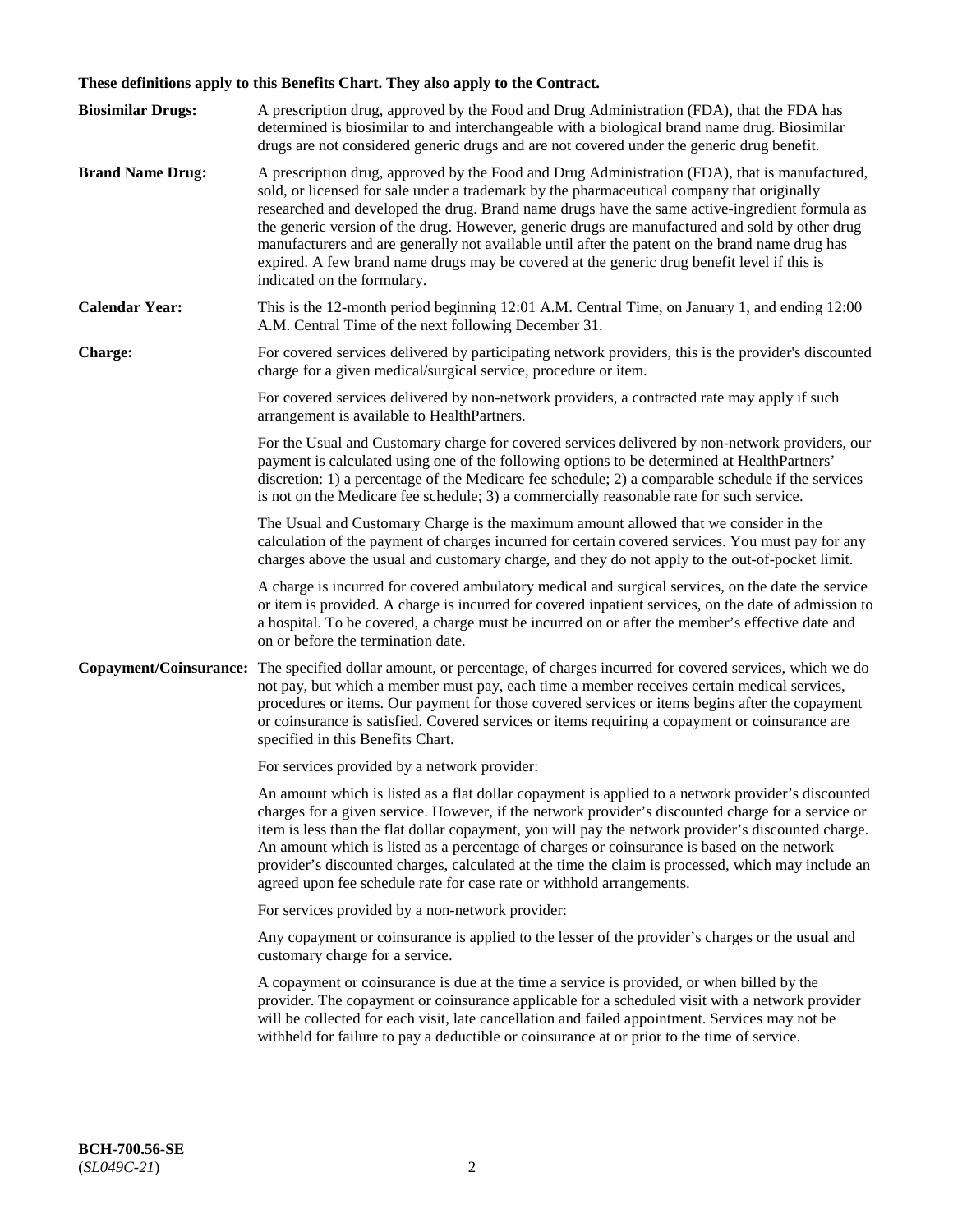| Deductible:       | The specified dollar amount of charges incurred for covered services, which we do not pay, but a<br>member or a family has to pay first in a calendar year. Our payment for those services or items<br>begins after the deductible is satisfied. For network providers, the amount of the charges that apply<br>to the deductible are based on the network provider's discounted charges, calculated at the time<br>the claim is processed, which may include an agreed upon fee schedule rate for case rate or<br>withhold arrangements. For non-network providers, the amount of charges that apply to the<br>deductible are the lesser of the provider's charges or the usual and customary charge for a service.                                                                                                                                                                                                                                                                                                                                                                                                                                                                                                                                             |
|-------------------|------------------------------------------------------------------------------------------------------------------------------------------------------------------------------------------------------------------------------------------------------------------------------------------------------------------------------------------------------------------------------------------------------------------------------------------------------------------------------------------------------------------------------------------------------------------------------------------------------------------------------------------------------------------------------------------------------------------------------------------------------------------------------------------------------------------------------------------------------------------------------------------------------------------------------------------------------------------------------------------------------------------------------------------------------------------------------------------------------------------------------------------------------------------------------------------------------------------------------------------------------------------|
|                   | Any amounts paid or reimbursed by a third party, including but not limited to: point of service<br>rebates, manufacturer coupons, manufacturer debit cards or other forms of direct reimbursement to<br>a member for a product or service, will not apply toward your deductible, to the extent permitted<br>under state and federal law.                                                                                                                                                                                                                                                                                                                                                                                                                                                                                                                                                                                                                                                                                                                                                                                                                                                                                                                        |
|                   | Your plan has an embedded deductible. This means once a member meets the individual<br>deductible, the plan begins paying benefits for that person. If two or more members of the family<br>meet the family deductible, the plan begins paying benefits for all members of the family,<br>regardless of whether each member has met the individual deductible. However, a member may<br>not contribute more than the individual deductible toward the family deductible.                                                                                                                                                                                                                                                                                                                                                                                                                                                                                                                                                                                                                                                                                                                                                                                         |
|                   | All services are subject to the deductible unless otherwise indicated below in this Benefits Chart.                                                                                                                                                                                                                                                                                                                                                                                                                                                                                                                                                                                                                                                                                                                                                                                                                                                                                                                                                                                                                                                                                                                                                              |
| <b>Formulary:</b> | This is a current list, which may be revised from time to time, of formulary prescription drugs,<br>medications, equipment and supplies covered by us as indicated in the Benefits Chart which are<br>covered at the highest benefit level. Some drugs may require prior authorization to be covered as<br>formulary drugs. You may be granted an exception to the formulary that is available to you upon<br>request. These guidelines and procedures include exceptions to the formulary for anti-psychotic<br>prescription drugs prescribed to treat emotional disturbances or mental illness if your health care<br>provider (1) indicates to the dispensing pharmacist, orally or in writing, that the prescription must<br>be dispensed as indicated and (2) certifies in writing to us that the prescribed drug will best treat<br>your condition. Also, you may continue to receive certain non-formulary prescription drugs for<br>diagnosed mental illness or emotional disturbance when our formulary changes or you change<br>health plans for up to one year following the change. We also have written guidelines and<br>procedures for granting formulary exceptions for other drugs that are available to you upon request<br>or on our website. |
|                   | HMO Formulary Exception Process (including antipsychotic drugs). If you are prescribed a<br>drug, we must promptly grant you an exception to our formulary when your health care provider<br>indicates to us that:                                                                                                                                                                                                                                                                                                                                                                                                                                                                                                                                                                                                                                                                                                                                                                                                                                                                                                                                                                                                                                               |
|                   | (1) the formulary drug causes an adverse reaction to the patient;<br>(2) the formulary drug is contraindicated for the patient; or<br>(3) the health care provider demonstrates that the prescription drug must be dispensed as written<br>to provide maximum medical benefit to the patient.                                                                                                                                                                                                                                                                                                                                                                                                                                                                                                                                                                                                                                                                                                                                                                                                                                                                                                                                                                    |
|                   | The formulary, and information on drugs that require authorization, are available by calling<br>Member Services or logging on to your "myHealthPartners" account at healthpartners.com.                                                                                                                                                                                                                                                                                                                                                                                                                                                                                                                                                                                                                                                                                                                                                                                                                                                                                                                                                                                                                                                                          |
|                   | Formulary Changes. The formulary may change throughout the year. If you are affected by a<br>formulary change, you will receive at least 30 days' advanced notice of that change, and you<br>may request a formulary exception.                                                                                                                                                                                                                                                                                                                                                                                                                                                                                                                                                                                                                                                                                                                                                                                                                                                                                                                                                                                                                                  |
|                   |                                                                                                                                                                                                                                                                                                                                                                                                                                                                                                                                                                                                                                                                                                                                                                                                                                                                                                                                                                                                                                                                                                                                                                                                                                                                  |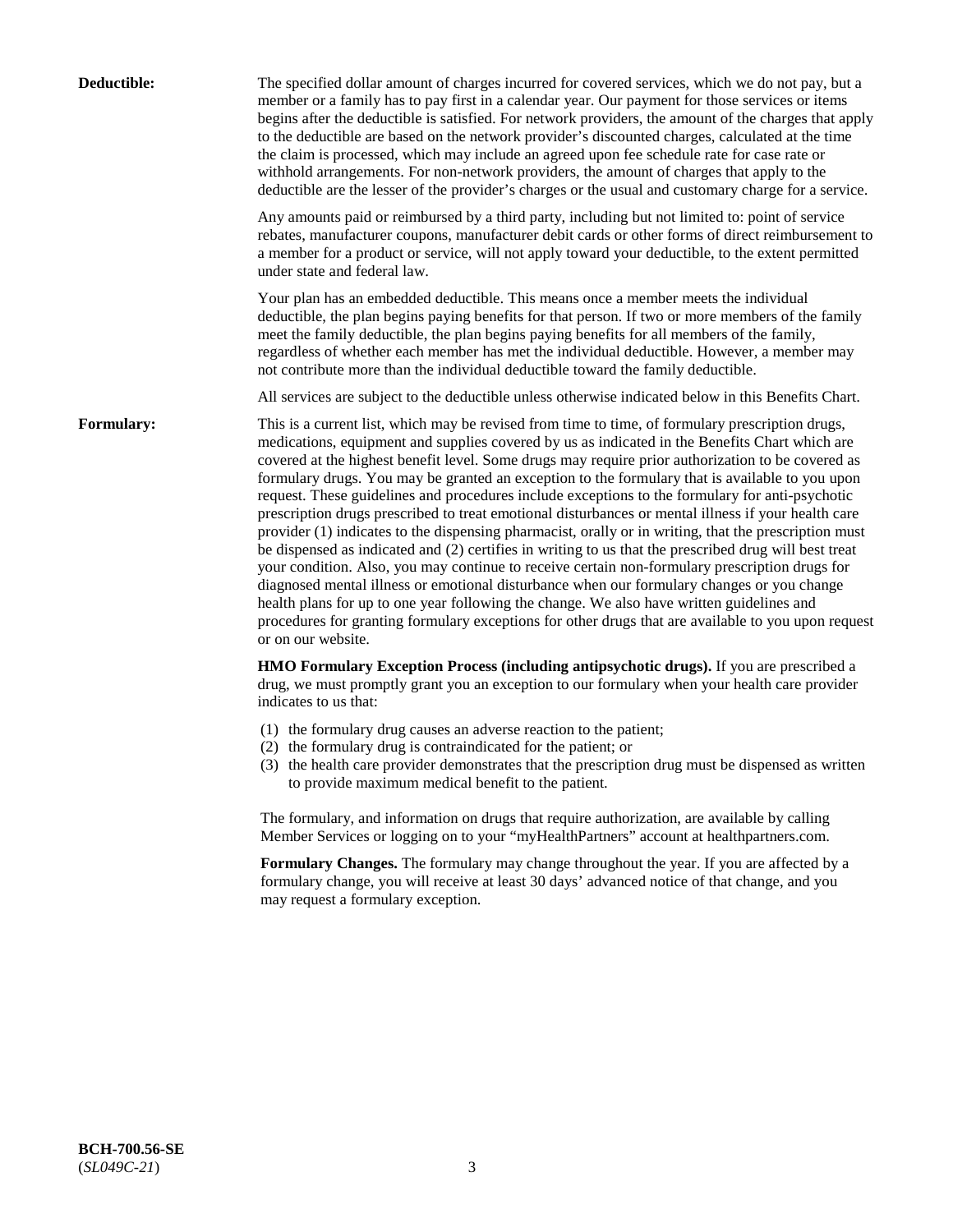### **Federal Formulary Exception Process:**

If you are prescribed a drug that is not included on the formulary and your plan does not cover nonformulary drugs, you, your designee or your prescribing physician may request a review through our formulary exception process, which includes external review. This process is described below.

- **1. Standard Exception Request.** If your provider prescribes a drug that is not on our formulary, you may submit a standard exception request. If you, your designee or your prescribing provider submit a standard exception request, we must make our coverage determination and notify you within 72 hours of our receipt of the request. If we grant the exception to cover the drug, we are required to cover the drug for the duration of the prescription, including refills.
- **2. Expedited Exception Request.** If your provider prescribes a drug that is not on our formulary, you may submit an expedited exception request if there are exigent circumstances. Exigent circumstances exist when you are suffering from a health condition that may seriously jeopardize your life, health, or ability to regain maximum function or when you are undergoing a current course using a nonformulary drug. If you, your designee or your prescribing provider submit an expedited exception request, we must make our coverage determination and notify you within 24 hours of our receipt of the request. If we grant the exception to cover the drug, we are required to cover the drug for the duration of the prescription, including refills. If we grant an exception based on exigent circumstances, we must cover the drug for the duration of the exigency.
- **3. Federal External Review Exception Request.** If coverage of a drug is denied after an exception request review under items 1. or 2. above, you, your designee, or your prescribing provider may request an external review exception request. If the initial request was a standard exception request, we must notify you or your designee and the prescribing provider of the coverage determination within 72 hours of our receipt of your request for external review. If the initial request was an expedited exception request, we must notify you or your designee and the prescribing provider of the coverage determination within 24 hours our receipt of your request for external review. If you are granted an exception after the external review exception request, we are required to cover the drug for the duration of the prescription, if the initial request was a standard exception request. If the initial request was an expedited exception request, we must provide coverage for the duration of the exigency.
- **4. State External Review Request.** If coverage of the drug is denied after a federal external review exception request under item 3. above, you may request an external review under the "Disputes and Complaints" section, "External Complaints Procedures" in the Group Membership Contract.
- **Generic Drug:** A prescription drug, approved by the Food and Drug Administration (FDA) that the FDA has determined is comparable to a brand name drug product in dosage form, strength, route of administration, quality, intended use and documented bioequivalence. Generally, generic drugs cost less than brand name drugs. Some brand name drugs may be covered at the generic drug benefit level if this is indicated on the formulary.
- **Non-Formulary Drug:** This is a prescription drug approved by the Food and Drug Administration (FDA) that is not on the formulary, is medically necessary and is not investigative or otherwise excluded under this Benefits Chart.
- **Out-of-Pocket Expenses:** You pay the specified copayments/coinsurance and deductibles applicable for particular services, subject to the out-of-pocket limit described below. These amounts are in addition to the monthly enrollment payments.
- **Out-of-Pocket Limit:** You pay the copayments/coinsurance and deductibles for covered services, to the individual or family out-of-pocket limit. Thereafter we cover 100% of the charges incurred for all other covered services, for the rest of the calendar year. You pay amounts greater than the out-of-pocket limit if you exceed any visit or day limits.

Non-Network Benefits above the usual and customary charge (see definition of charge above) do not apply to the out-of-pocket limit.

Non-Network benefits for transplant surgery do not apply to the out-of-pocket limit.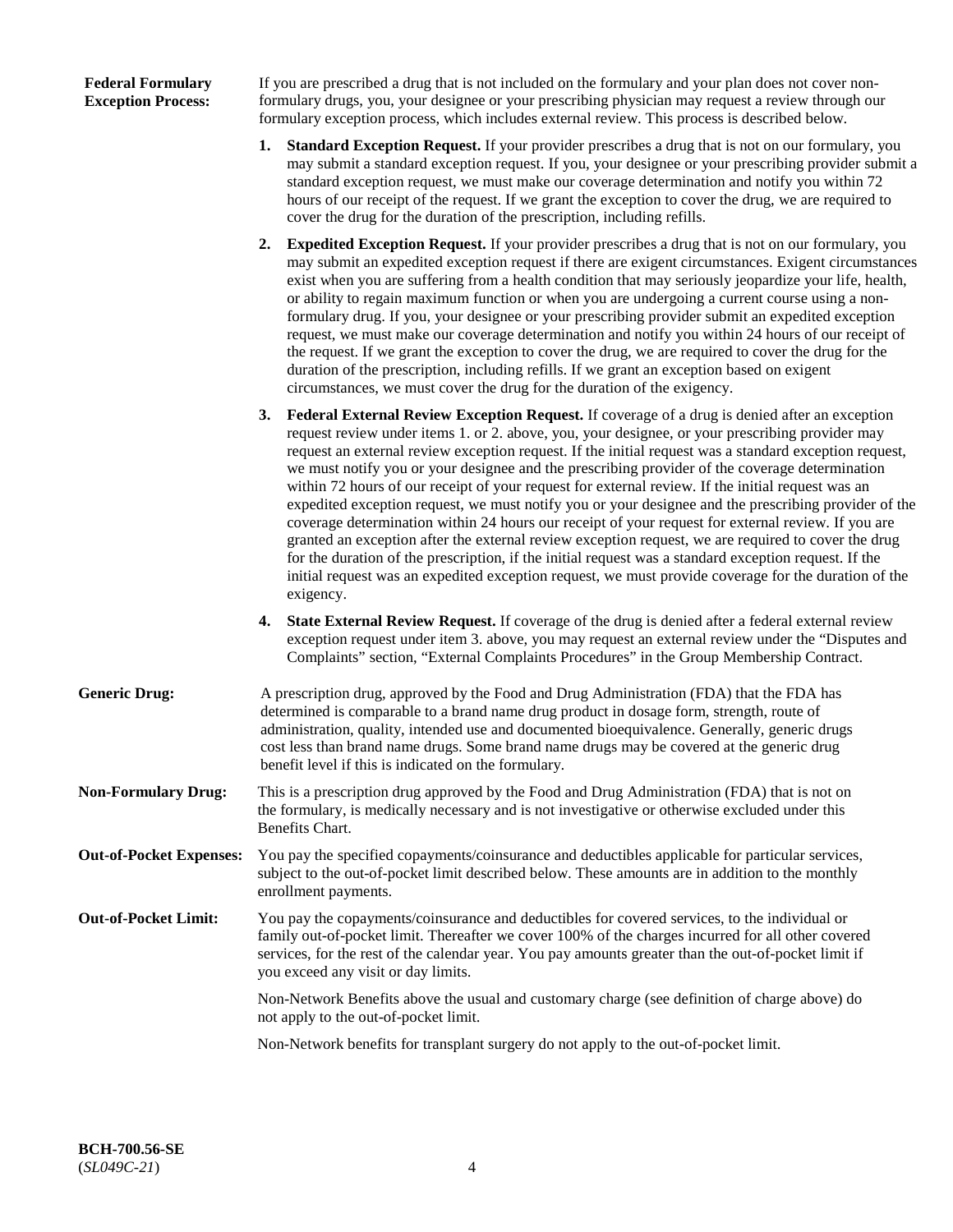|                                | Any amounts paid or reimbursed by a third party, including but not limited to: point of service<br>rebates, manufacturer coupons, manufacturer debit cards or other forms of direct reimbursement to<br>a member for a product or service, will not apply as an out of pocket expense, to the extent<br>permitted under state and federal law.                                                                                                                                                                                      |
|--------------------------------|-------------------------------------------------------------------------------------------------------------------------------------------------------------------------------------------------------------------------------------------------------------------------------------------------------------------------------------------------------------------------------------------------------------------------------------------------------------------------------------------------------------------------------------|
|                                | You are responsible to keep track of the out-of-pocket expenses. Contact our Member Services<br>department for assistance in determining the amount paid by the enrollee for specific eligible<br>services received. Claims for reimbursement under the out-of-pocket limit provisions are subject<br>to the same time limits and provisions described under the "Claims Provisions" section of the<br>Contract.                                                                                                                    |
| <b>Primary Care Providers:</b> | These are providers in the following categories: Family Practice, General Practice, Internal<br>Medicine, Pediatrics, Adolescent Medicine, Adult Medicine and Geriatrics.                                                                                                                                                                                                                                                                                                                                                           |
|                                | Specialty Care Providers: These are providers who are not in the following categories: Family Practice, General Practice,<br>Internal Medicine, Pediatrics, Adolescent Medicine, Adult Medicine and Geriatrics.                                                                                                                                                                                                                                                                                                                     |
| <b>Specialty Drug List:</b>    | This is a current list, which may be revised from time to time, of prescription drugs, medications,<br>equipment and supplies, which are typically bio-pharmaceuticals. The purpose of a specialty drug<br>list is to facilitate enhanced monitoring of complex therapies used to treat specific conditions.<br>Specialty drugs are covered by us as indicated in this Benefits Chart. The specialty drug list is<br>available by calling Member Services or logging on to your "myHealthPartners" account at<br>healthpartners.com |
| virtuwell:                     | This is an online service that you may use to receive a diagnosis and treatment for certain routine<br>conditions, such as a cold and flu, ear pain and sinus infections. You may access the virtuwell<br>website at virtuwell.com.                                                                                                                                                                                                                                                                                                 |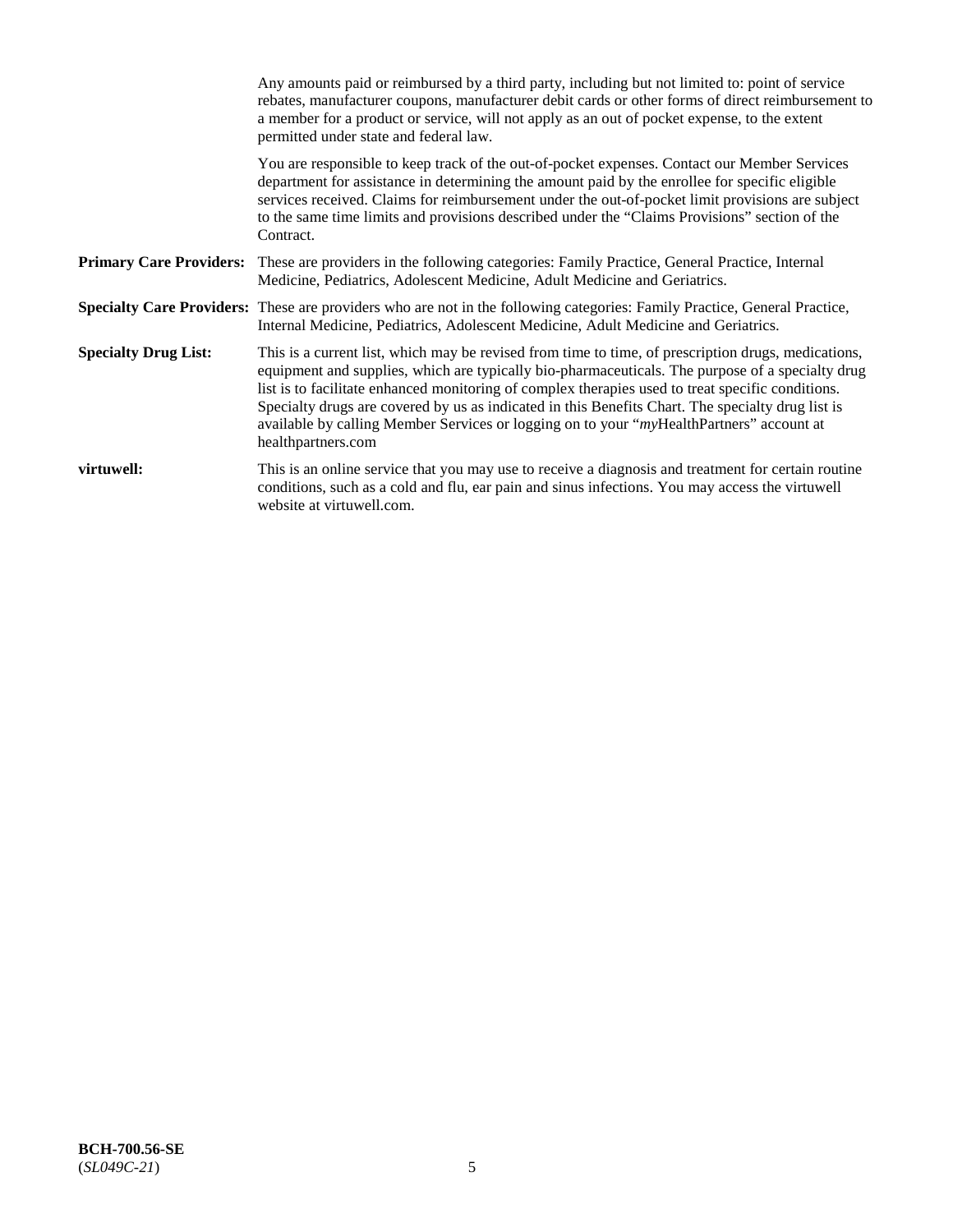## **DEDUCTIBLES AND OUT-OF-POCKET LIMITS**

### **Individual Calendar Year Deductible**

| <b>Network Benefits</b> | <b>Non-Network Benefits</b> |
|-------------------------|-----------------------------|
| \$3,000                 | \$10,000                    |

### **Family Calendar Year Deductible**

| <b>Network Benefits</b> | <b>Non-Network Benefits</b> |
|-------------------------|-----------------------------|
| $\frac{$6,000}{ }$      | \$20,000                    |

Separate deductibles must be satisfied under the Network Benefits and Non-Network Benefits.

Your plan has an embedded deductible. This means once a member meets the individual deductible, the plan begins paying benefits for that person. If two or more members of the family meet the family deductible, the plan begins paying benefits for all members of the family, regardless of whether each member has met the individual deductible. However, a member may not contribute more than the individual deductible toward the family deductible.

Any amounts paid or reimbursed by a third party, including but not limited to: point of service rebates, manufacturer coupons, debit cards or other forms of direct reimbursement to a member for a product or service, will not apply toward your deductible, to the extent permitted under state and federal law.

#### **Individual Calendar Year Out-of-Pocket Limit**

| <b>Network Benefits</b> | <b>Non-Network Benefits</b> |
|-------------------------|-----------------------------|
| \$6,750                 | \$30,000                    |

#### **Family Calendar Year Out-of-Pocket Limit**

| <b>Network Benefits</b> | Non-Network Benefits |
|-------------------------|----------------------|
| \$13.500                | \$60,000             |

Separate Out-of-Pocket Limits must be satisfied under the Network Benefits and Non-Network Benefits.

Non-Network Benefits above the usual and customary charge will not apply toward the individual or family out-of-pocket limit.

Any amounts paid or reimbursed by a third party, including but not limited to: point of service rebates, manufacturer coupons, manufacturer debit cards or other forms of direct reimbursement to a member for a product or service, will not apply as an out of pocket expense, to the extent permitted under state and federal law.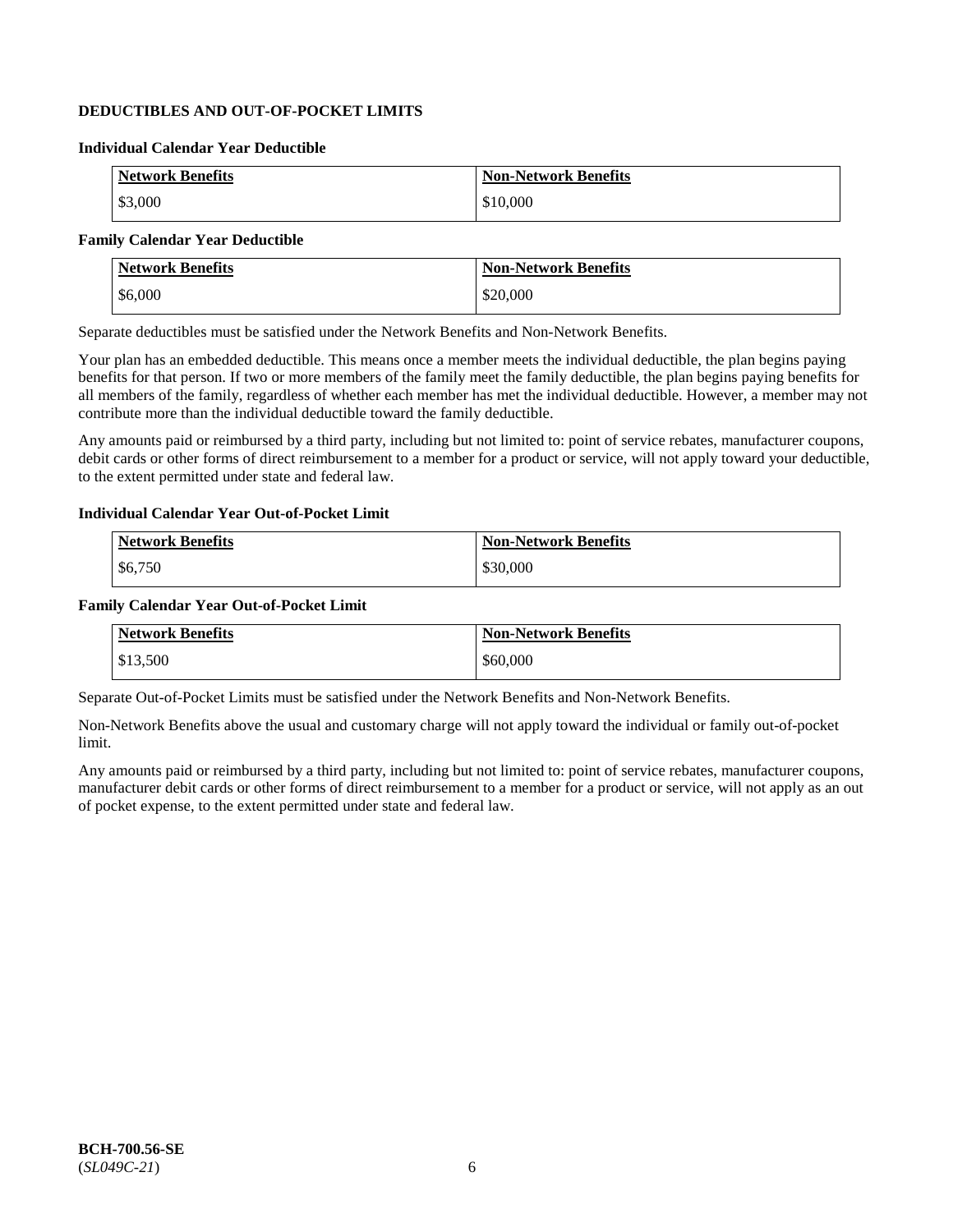## **AMBULANCE AND MEDICAL TRANSPORTATION**

### **Covered Services:**

We cover ambulance and medical transportation for medical emergencies and as shown below.

We also cover medically necessary, non-emergency medical transportation if it meets our medical coverage criteria.

Covered services and supplies are based on established medical policies, which are subject to periodic review and modification by the medical or dental directors. These medical policies (medical coverage criteria) and applicable prior authorization requirements are available by calling Member Services or logging on to your "myHealthPartners" account at [healthpartners.com.](https://www.healthpartners.com/hp/index.html)

### **Ambulance and medical transportation for medical emergencies (other than non-emergency fixed wing air ambulance transportation)**

| Network Benefits              | <b>Non-Network Benefits</b> |
|-------------------------------|-----------------------------|
| 100% of the charges incurred. | See Network Benefits.       |

### **Non-emergency fixed wing air ambulance transportation**

| <b>Network Benefits</b>       | <b>Non-Network Benefits</b>  |
|-------------------------------|------------------------------|
| 100% of the charges incurred. | 50% of the charges incurred. |

## **Not Covered:**

See "Services Not Covered" in the Group Membership Contract.

## **BEHAVIORAL HEALTH SERVICES**

### **Covered Services:**

Covered services are based on established medical policies, which are subject to periodic review and modification by the medical directors. These medical policies (medical coverage criteria) are available by calling Member Services or logging on to your "*my*HealthPartners" account at [healthpartners.com.](http://www.healthpartners.com/)

You have rights to parity in mental health and substance use disorder treatment as required by the federal Mental Health Parity and Addiction Equity Act and Minnesota Statutes, section 62Q.47. These laws require:

- That mental health and substance abuse services be covered on the same basis as medical services;
- That cost-sharing for mental health and substance abuse services can be no more restrictive than cost-sharing for similar medical services;
- That treatment restrictions and limitation such as prior authorization and medical necessity can be no more restrictive than for similar medical services;
- That if enrollees have concerns they can call Member Services, file a complaint with HealthPartners, or file a complaint with the Minnesota Department of Health.

### **Mental Health Services**

We cover services for: mental health diagnoses as described in the Diagnostic and Statistical Manual of Mental Disorders – Fifth Edition (DSM-5) (most recent edition) that lead to significant disruption of function in the member's life.

We also provide coverage for mental health treatment ordered by a Minnesota court under a valid court order that is issued on the basis of a behavioral care evaluation performed by a licensed psychiatrist or doctoral level licensed psychologist, which includes a diagnosis and an individual treatment plan for care in the most appropriate, least restrictive environment. We must be given a copy of the court order and the behavioral care evaluation, and the service must be a covered benefit under this plan, and the service must be provided by a network provider, or other provider as required by law. We cover the evaluation upon which the court order was based if it was provided by a network provider. We also provide coverage for the initial mental health evaluation of a child, regardless of whether that evaluation leads to a court order for treatment, if the evaluation is ordered by a Minnesota juvenile court.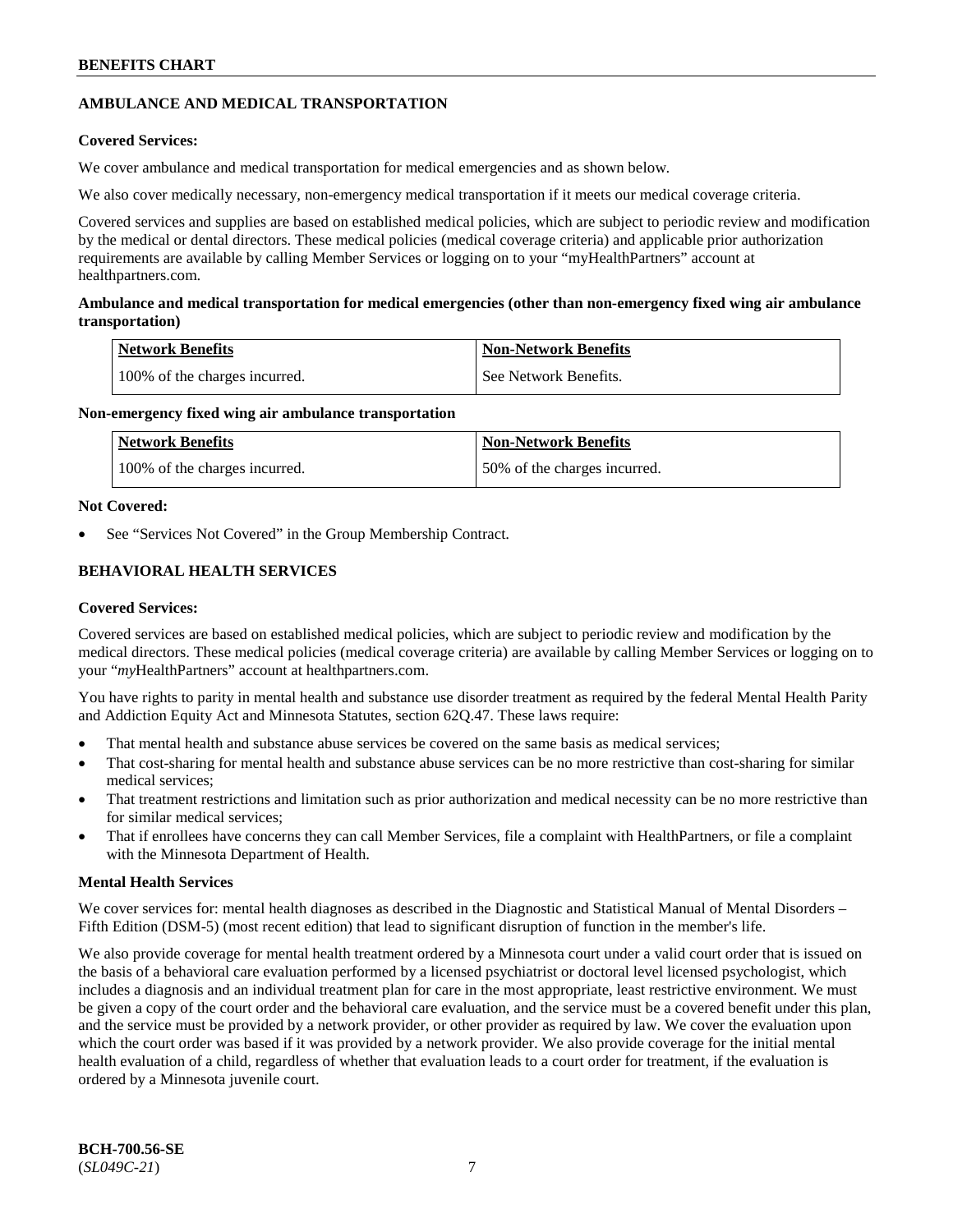**Outpatient Services, including intensive outpatient and day treatment:** We cover medically necessary outpatient professional mental health services for evaluation, crisis intervention, and treatment of mental health disorders.

A comprehensive diagnostic assessment will be made of each patient as the basis for a determination by a mental health professional, concerning the appropriate treatment and the extent of services required.

Outpatient services we cover for a diagnosed mental health condition include the following:

- Individual, group, family, and multi-family therapy;
- Medication management provided by a physician, certified nurse practitioner, or physician's assistant;
- Psychological testing services for the purposes of determining the differential diagnoses and treatment planning for patients currently receiving behavioral health services;
- Day treatment and intensive outpatient services in a licensed program;
- Partial hospitalization services in a licensed hospital or community mental health center;
- Psychotherapy and nursing services provided in the home if authorized by us; and
- Treatment for gender dysphoria that meets medical coverage criteria.

### **Mental Health Office Visits**

| <b>Network Benefits</b>                                                                                                                     | <b>Non-Network Benefits</b>  |
|---------------------------------------------------------------------------------------------------------------------------------------------|------------------------------|
| 100% of the charges incurred, subject to a member<br>copayment of \$30 per visit.                                                           | 50% of the charges incurred. |
| For family therapy, only one member copayment will<br>be charged, regardless of the number of members<br>primarily involved in the therapy. |                              |

#### **Group Therapy in an Office**

| <b>Network Benefits</b>                                                           | <b>Non-Network Benefits</b>  |
|-----------------------------------------------------------------------------------|------------------------------|
| 100% of the charges incurred, subject to a member<br>copayment of \$15 per visit. | 50% of the charges incurred. |

#### **Mental Health Outpatient Hospital and Day Treatment Services**

| Network Benefits              | <b>Non-Network Benefits</b>  |
|-------------------------------|------------------------------|
| 100% of the charges incurred. | 50% of the charges incurred. |

**Inpatient Services, including psychiatric residential treatment:** We cover medically necessary inpatient services in a hospital and professional services for treatment of mental health disorders. Medical stabilization is covered under inpatient hospital services in the "Hospital and Skilled Nursing Facility Services" section.

We also cover medically necessary psychiatric residential treatment for adults and emotionally disabled children as diagnosed by a physician. This care must be authorized by us and provided by a hospital or residential behavioral health treatment facility licensed by the local state or Health and Human Services Department. Services not covered under this benefit include shelter services, correctional services, detention services, transitional services, group residential services, foster care services and wilderness programs.

| Network Benefits              | <b>Non-Network Benefits</b>  |
|-------------------------------|------------------------------|
| 100% of the charges incurred. | 50% of the charges incurred. |

#### **Chemical Health Services**

We cover medically necessary services for assessments by a licensed alcohol and drug counselor and treatment of Substance-Related Disorders as defined in the latest edition of the DSM-5.

**Outpatient Services, including intensive outpatient and day treatment services:** We cover medically necessary outpatient professional services for the diagnosis and treatment of chemical dependency. Chemical dependency treatment programs must be licensed by the applicable state agency.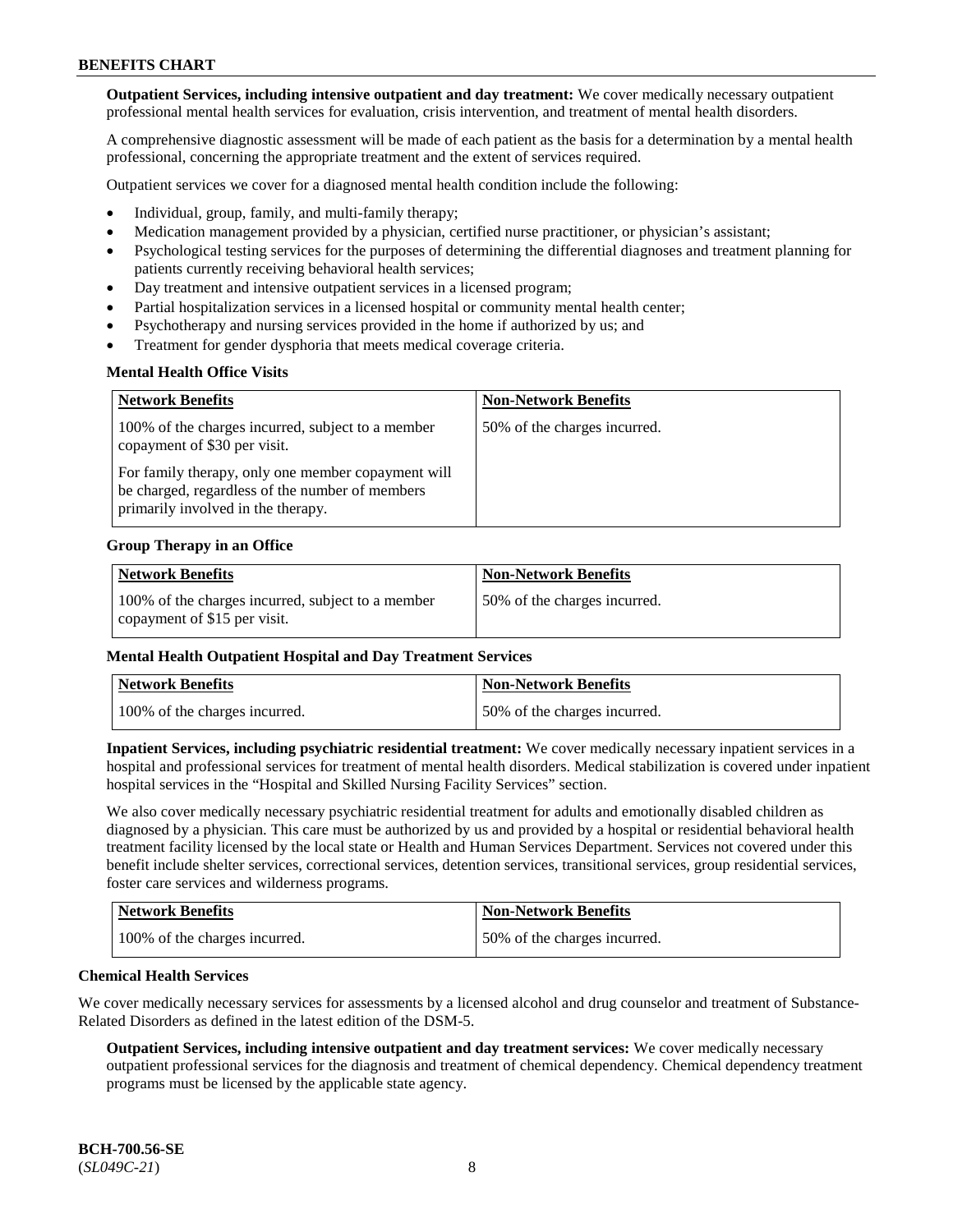Outpatient services we cover for a diagnosed chemical dependency condition include the following:

- Individual, group, family, and multi-family therapy provided in an office setting;
- Opiate replacement therapy including methadone and buprenorphine treatment; and
- Day treatment and intensive outpatient services in a licensed program.

### **Chemical Health Office Visits**

| <b>Network Benefits</b>                                                                                                                     | <b>Non-Network Benefits</b>  |
|---------------------------------------------------------------------------------------------------------------------------------------------|------------------------------|
| 100% of the charges incurred, subject to a member<br>copayment of \$30 per visit.                                                           | 50% of the charges incurred. |
| For family therapy, only one member copayment will<br>be charged, regardless of the number of members<br>primarily involved in the therapy. |                              |

## **Chemical Health Outpatient Hospital and Day Treatment Services**

| Network Benefits              | Non-Network Benefits         |
|-------------------------------|------------------------------|
| 100% of the charges incurred. | 50% of the charges incurred. |

**Inpatient Services:** We cover medically necessary inpatient services in a hospital or primary residential treatment in a licensed chemical health treatment center. Primary residential treatment is an intensive residential treatment program of limited duration, typically 30 days or less.

We cover services provided in a hospital that is licensed by the local state and accredited by Medicare.

**Detoxification Services.** We cover detoxification services in a hospital or community detoxification facility if it is licensed by the local Health and Human Services Department.

| <b>Network Benefits</b>       | Non-Network Benefits         |
|-------------------------------|------------------------------|
| 100% of the charges incurred. | 50% of the charges incurred. |

### **Not Covered:**

See "Services Not Covered" in the Group Membership Contract.

### **CHIROPRACTIC SERVICES**

### **Covered Services:**

We cover chiropractic services for rehabilitative care, provided to diagnose and treat acute neuromusculo-skeletal conditions.

Massage therapy which is performed in conjunction with other treatment/modalities by a chiropractor, is part of a prescribed treatment plan and is not billed separately is covered.

| <b>Network Benefits</b>                           | <b>Non-Network Benefits</b>           |
|---------------------------------------------------|---------------------------------------|
| 100% of the charges incurred, subject to a member | 50% of the charges incurred.          |
| copayment of \$60 per visit.                      | Limit of 20 visits per calendar year. |

#### **Not Covered:**

- Massage therapy for the purpose of comfort or convenience of the member.
- See "Services Not Covered" in the Group Membership Contract.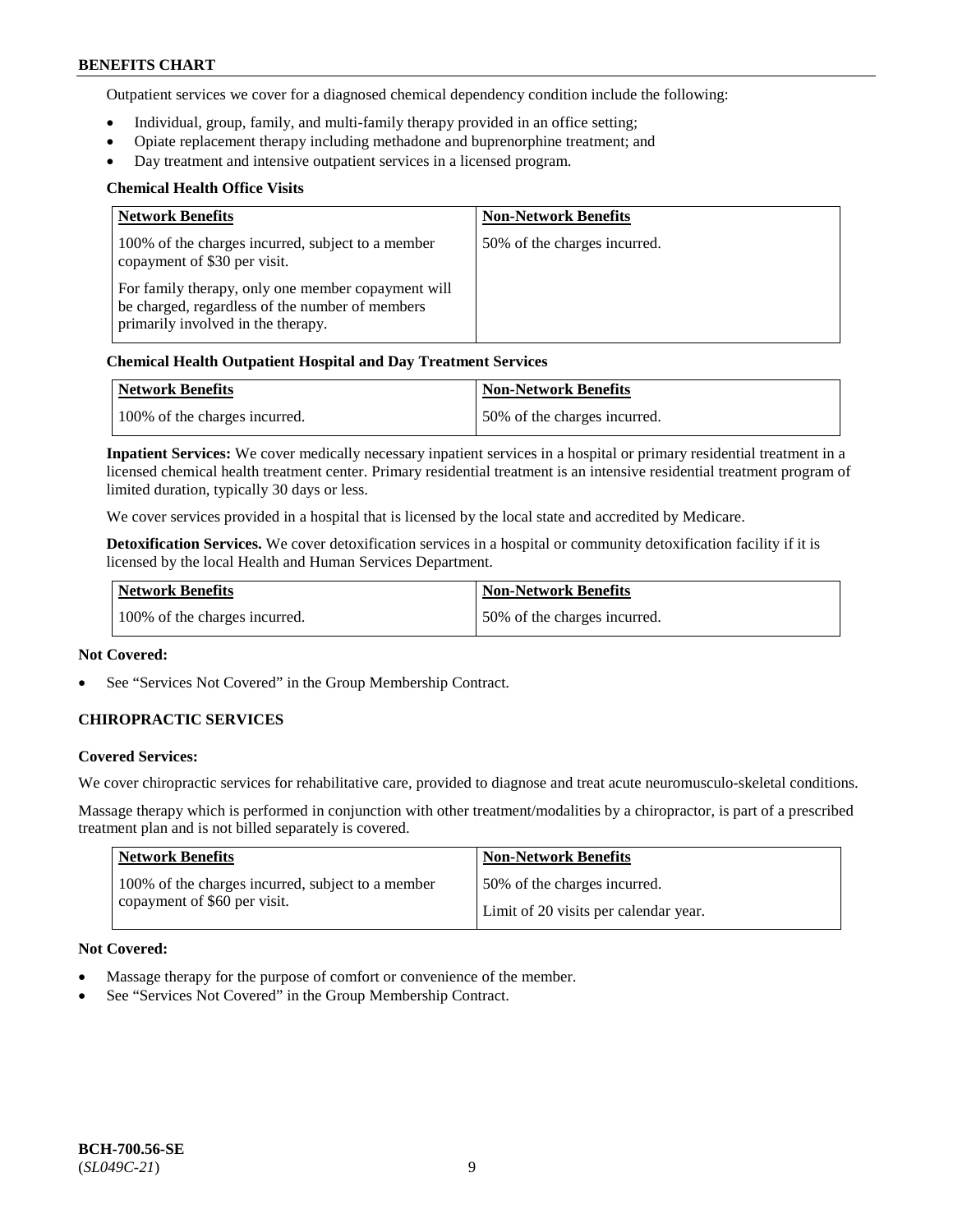## **CLINICAL TRIALS**

### **Covered Services:**

We cover certain routine services if you participate in a Phase I, Phase II, Phase III or Phase IV clinical trial that is conducted in relation to the prevention, detection, or treatment of cancer or other life-threatening disease or condition as defined in the Affordable Care Act. We cover routine patient costs for services that would be eligible under this Benefits Chart if the service was provided outside of a clinical trial.

| <b>Network Benefits</b>                                | <b>Non-Network Benefits</b>                            |
|--------------------------------------------------------|--------------------------------------------------------|
| Coverage level is same as corresponding Network        | Coverage level is same as corresponding Non-Network    |
| Benefit, depending on type of service provided such as | Benefit, depending on type of service provided such as |
| Office Visits for Illness or Injury, Inpatient or      | Office Visits for Illness or Injury, Inpatient or      |
| <b>Outpatient Hospital Services.</b>                   | Outpatient Hospital Services.                          |

### **Not Covered:**

- The investigative item, device or service itself.
- Items or services that are provided solely to satisfy data collection and analysis needs and that are not used in the direct clinical management of the patient.
- A service that is clearly inconsistent with widely accepted and established standards of care for a particular diagnosis.
- See "Services Not Covered" in the Group Membership Contract.

## **DENTAL SERVICES**

## **Covered Services:**

We cover services as described below.

**Accidental Dental Services:** We cover dentally necessary services to treat and restore damage done to sound, natural, unrestored teeth as a result of an accidental injury. Coverage is for damage caused by external trauma to face and mouth only, not for cracked or broken teeth which result from biting or chewing. We cover restorations, root canals, crowns and replacement of teeth lost that are directly related to the accident in which the member was involved. We cover initial exams, xrays, and palliative treatment including extractions, and other oral surgical procedures directly related to the accident. Subsequent treatment must be initiated within the specified time-frame and must be directly related to the accident. We do not cover restoration and replacement of teeth that are not "sound and natural" at the time of the accident.

Full mouth rehabilitation to correct occlusion (bite) and malocclusion (misaligned teeth not due to the accident) are not covered.

When an implant-supported dental prosthetic treatment is pursued, the accidental dental benefit will be applied to the prosthetic procedure. Benefits are limited to the amount that would be paid toward the placement of a removable dental prosthetic appliance that could be used in the absence of implant treatment. Care must be provided or pre-authorized by a HealthPartners dentist.

| Network Benefits              | <b>Non-Network Benefits</b>  |
|-------------------------------|------------------------------|
| 100% of the charges incurred. | 50% of the charges incurred. |

For all accidental dental services, treatment and/or restoration must be initiated within six months of the date of the injury. Coverage is limited to the initial course of treatment and/or initial restoration. Services must be provided within twenty-four months of the date of injury to be covered.

### **Medical Referral Dental Services**

**Medically Necessary Outpatient Dental Services:** We cover medically necessary outpatient dental services. Coverage is limited to dental services required for treatment of an underlying medical condition, e.g., removal of teeth to complete radiation treatment for cancer of the jaw, cysts and lesions.

| <b>Network Benefits</b>       | Non-Network Benefits         |
|-------------------------------|------------------------------|
| 100% of the charges incurred. | 50% of the charges incurred. |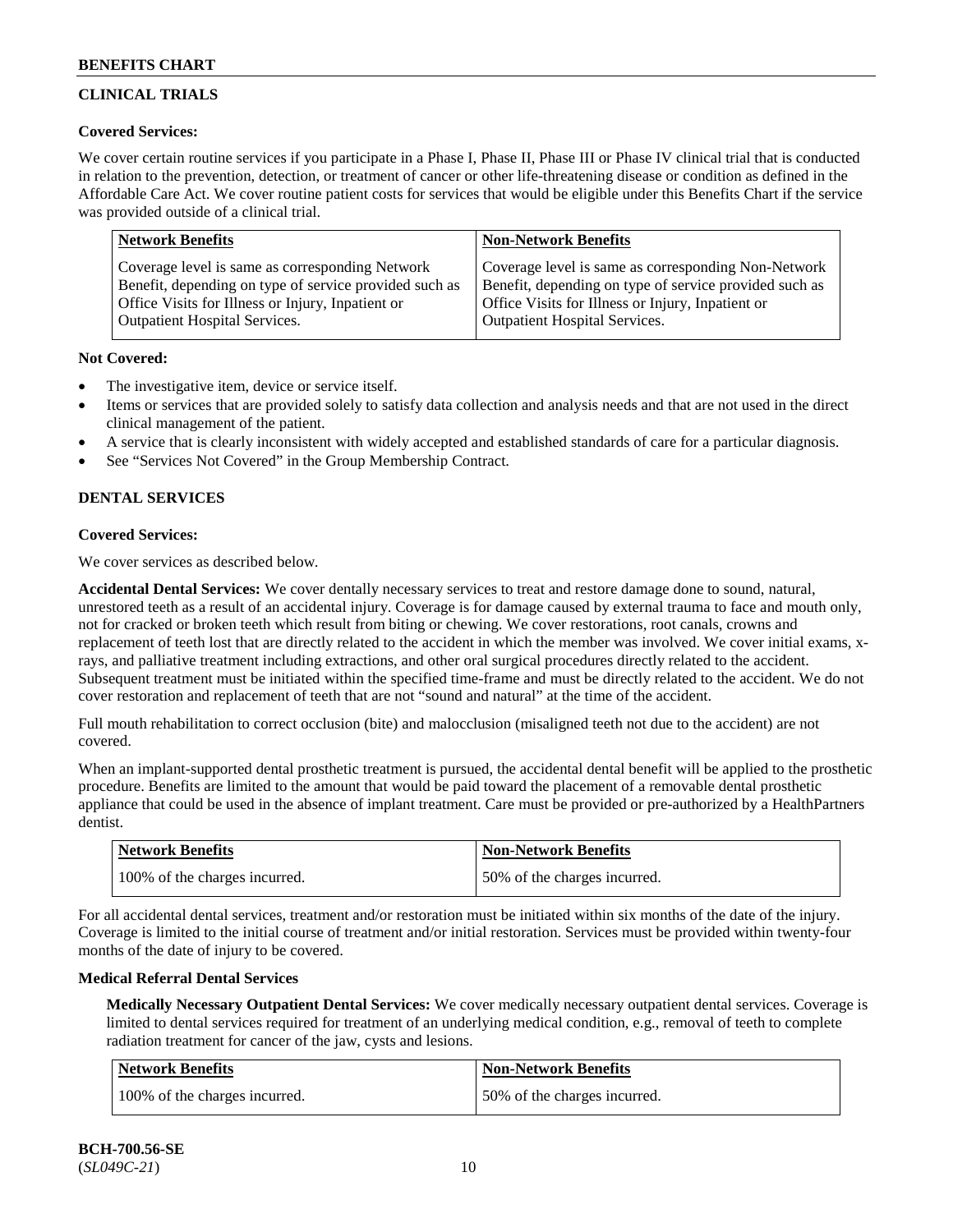**Medically Necessary Hospitalization and Anesthesia for Dental Care:** We cover medically necessary hospitalization for dental care. This is limited to charges incurred by a member who: (1) is a child under age  $5$ ; (2) is severely disabled; (3) has a medical condition and requires hospitalization or general anesthesia for dental care treatment; or (4) is a child between age 5 and 12 and care in dental offices has been attempted unsuccessfully and usual methods of behavior modification have not been successful, or when extensive amounts of restorative care, exceeding four appointments, are required. Coverage is limited to facility and anesthesia charges. Oral surgeon/dentist professional fees are not covered.

| <b>Network Benefits</b>       | <b>Non-Network Benefits</b>  |
|-------------------------------|------------------------------|
| 100% of the charges incurred. | 50% of the charges incurred. |

**Medical Complications of Dental Care:** We cover medical complications of dental care. Treatment must be medically necessary care and related to medical complications of non-covered dental care, including complications of the head, neck, or substructures.

| <b>Network Benefits</b>       | <b>Non-Network Benefits</b>  |
|-------------------------------|------------------------------|
| 100% of the charges incurred. | 50% of the charges incurred. |

**Oral Surgery**: We cover oral surgery. Coverage is limited to treatment of medical conditions requiring oral surgery, such as treatment of oral neoplasm, non-dental cysts, fracture of the jaws, trauma of the mouth and jaws.

| <b>Network Benefits</b>       | Non-Network Benefits         |
|-------------------------------|------------------------------|
| 100% of the charges incurred. | 50% of the charges incurred. |

**Treatment of Cleft Lip and Cleft Palate:** We cover treatment of cleft lip and cleft palate of a dependent child to age 26, including orthodontic treatment and oral surgery directly related to the cleft. Benefits are limited to inpatient or outpatient expenses arising from medical and dental treatment that was scheduled or initiated prior to the dependent turning age 19. Dental services that are not required for the treatment of cleft lip or cleft palate are not covered. If a dependent child covered under this Contract is also covered under a dental plan which includes orthodontic services, that dental plan shall be considered primary for the necessary orthodontic services. Oral appliances are subject to the same copayment, conditions and limitations as durable medical equipment.

| Network Benefits              | <b>Non-Network Benefits</b>  |
|-------------------------------|------------------------------|
| 100% of the charges incurred. | 50% of the charges incurred. |

**Treatment of Temporomandibular Disorder (TMD) and Craniomandibular Disorder (CMD):** We cover surgical and non-surgical treatment of temporomandibular disorder (TMD) and craniomandibular disorder (CMD), which is medically necessary care. Dental services which are not required to directly treat TMD or CMD are not covered.

| <b>Network Benefits</b>       | <b>Non-Network Benefits</b>  |
|-------------------------------|------------------------------|
| 100% of the charges incurred. | 50% of the charges incurred. |

### **Not Covered:**

- Dental treatment, procedures or services not listed in this Benefits Chart.
- Accident related dental services if treatment is (1) provided to teeth which are not sound and natural, (2) to teeth which have been restored, (3) initiated beyond six months from the date of the injury, (4) received beyond the initial treatment or restoration or (5) received beyond twenty-four months from the date of injury.
- Oral surgery to remove wisdom teeth.
- Orthognathic treatment or procedures and all related services, unless it is required to treat TMD or CMD and it meets our medical coverage criteria.
- See "Services Not Covered" in the Group Membership Contract.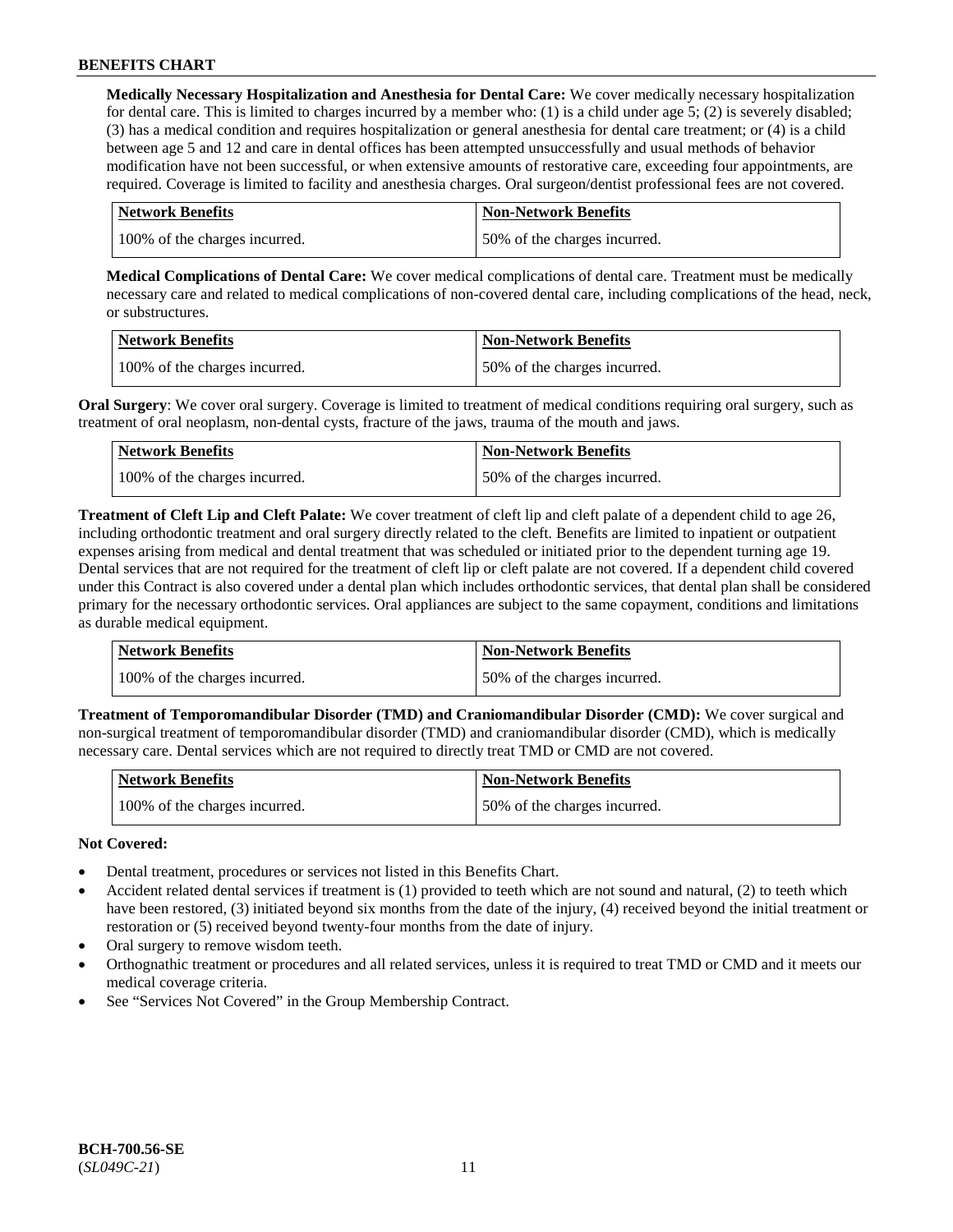## **DIAGNOSTIC IMAGING SERVICES**

### **Covered Services:**

We cover diagnostic imaging, when ordered by a provider and provided in a clinic or outpatient hospital facility.

For Network Benefits, non-emergent, scheduled outpatient Magnetic Resonance Imaging (MRI) and Computed Tomography (CT) must be provided at a designated facility. Your physician or facility will obtain or verify prior authorization for these services with HealthPartners, as needed.

We cover services provided in a clinic or outpatient hospital facility (to see the benefit level for inpatient hospital or skilled nursing facility services, see benefits under Inpatient Hospital and Skilled Nursing Facility Services).

### **Outpatient Magnetic Resonance Imaging (MRI) and Computed Tomography (CT)**

| Network Benefits              | <b>Non-Network Benefits</b>  |
|-------------------------------|------------------------------|
| 100% of the charges incurred. | 50% of the charges incurred. |

#### **All other outpatient diagnostic imaging services for illness or injury**

#### **Services for illness or injury**

| Network Benefits              | <b>Non-Network Benefits</b>  |
|-------------------------------|------------------------------|
| 100% of the charges incurred. | 50% of the charges incurred. |

#### **Preventive services (MRI/CT procedures are not considered preventive)**

Diagnostic imaging services associated with preventive services are covered at the benefit level shown in the "Preventive Services" section of this Benefits Chart.

#### **Not Covered:**

See "Services Not Covered" in the Group Membership Contract.

### **DURABLE MEDICAL EQUIPMENT, PROSTHETICS, ORTHOTICS, AND SUPPLIES**

### **Covered Services:**

We cover equipment and services, as described below.

We cover durable medical equipment and services, prosthetics, orthotics and supplies, subject to the limitations below, including certain disposable supplies, enteral feedings and the following diabetic supplies and equipment: glucose monitors, insulin pumps, syringes, blood and urine test strips and other diabetic supplies as deemed medically appropriate and necessary, for members with gestational, Type I or Type II diabetes.

External hearing aids (including osseointegrated or bone anchored) for members age 18 or younger who have hearing loss that is not correctable by other covered procedures. Coverage is limited to one basic, standard hearing aid for each ear every three years. A basic hearing aid is defined as a hearing device that consists of a microphone, amplifier, volume control, battery and receiver. It does not include upgrades above and beyond the functionality of a basic hearing aid, including but not limited to hearing improvements for group settings, background noise, Bluetooth/remote control functionality, or extended warranties. Charges for upgrades above the cost of a basic, standard hearing aid are not covered.

#### **Diabetic supplies purchased at a pharmacy**

| Network Benefits              | Non-Network Benefits         |
|-------------------------------|------------------------------|
| 100% of the charges incurred. | 50% of the charges incurred. |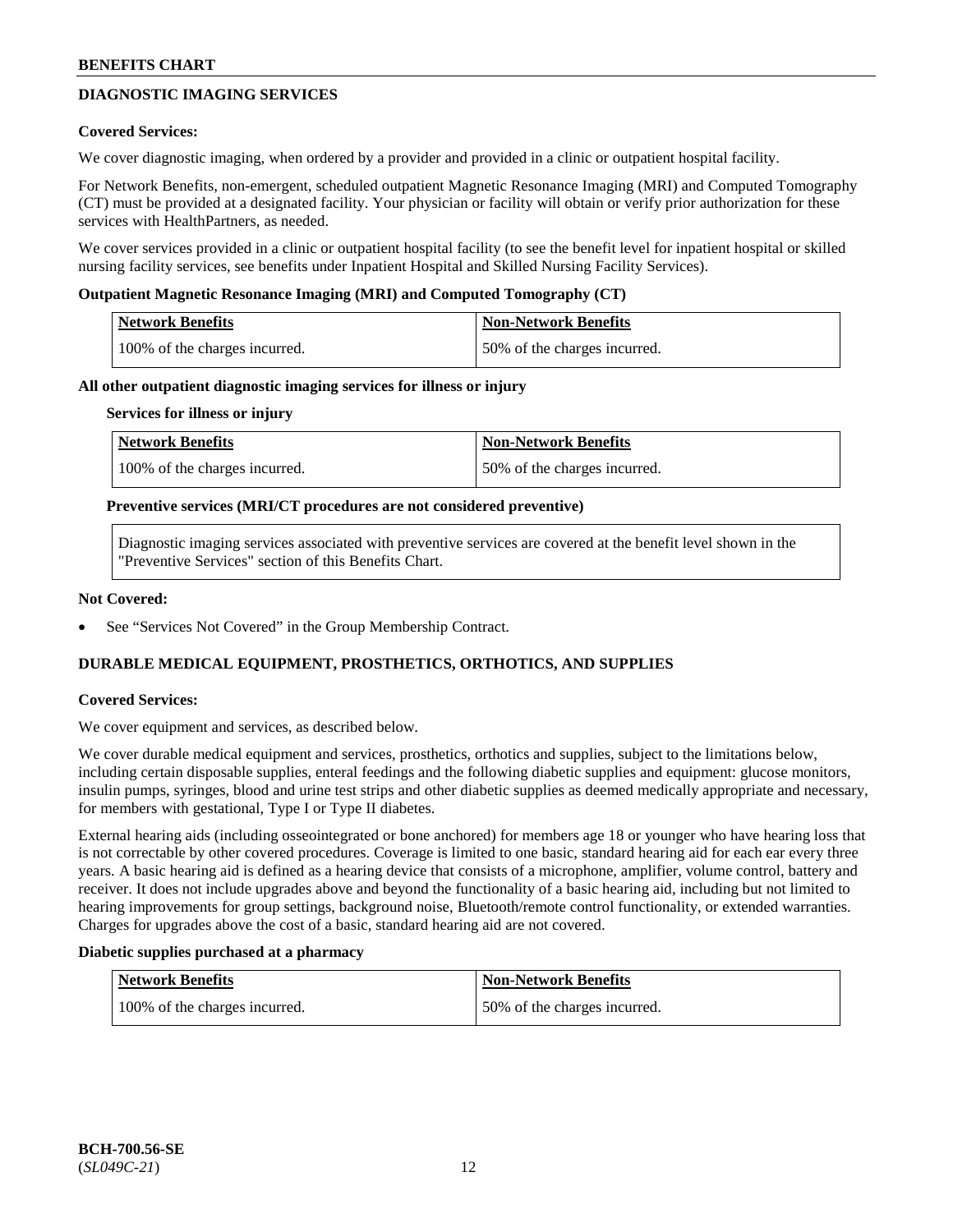#### **Diabetic supplies purchased from a non-pharmacy provider**

| <b>Network Benefits</b>                                               | <b>Non-Network Benefits</b>  |
|-----------------------------------------------------------------------|------------------------------|
| 100% of the charges incurred if purchased from an<br>approved vendor. | 50% of the charges incurred. |

#### **Special dietary treatment for Phenylketonuria (PKU) if it meets our medical coverage criteria**

| <b>Network Benefits</b>       | <b>Non-Network Benefits</b>  |
|-------------------------------|------------------------------|
| 100% of the charges incurred. | 50% of the charges incurred. |

#### **Oral amino acid based elemental formula if it meets our medical coverage criteria**

| Network Benefits              | Non-Network Benefits         |
|-------------------------------|------------------------------|
| 100% of the charges incurred. | 50% of the charges incurred. |

#### **All other durable medical equipment, prosthetics, orthotics and supplies**

| Network Benefits              | <b>Non-Network Benefits</b>  |
|-------------------------------|------------------------------|
| 100% of the charges incurred. | 50% of the charges incurred. |

#### **Limitations:**

Coverage of durable medical equipment is limited by the following:

- No more than a 93-day supply of diabetic supplies are covered and dispensed at a time.
- Payment will not exceed the cost of an alternate piece of equipment or service that is effective and medically necessary.
- Wigs for hair loss resulting from alopecia areata are limited to one per calendar year.
- For prosthetic benefits, other than hair prostheses (i.e., wigs) for hair loss resulting from alopecia areata and oral appliances for cleft lip and cleft palate, payment will not exceed the cost of an alternate piece of equipment or service that is effective, medically necessary and enables members to conduct standard activities of daily living.
- We reserve the right to determine if an item will be approved for rental vs. purchase.
- We require that certain diabetic supplies and equipment be purchased at a pharmacy.
- Diabetic supplies and equipment are limited to certain models and brands.
- Durable medical equipment and supplies must be obtained from or repaired by approved vendors.
- Covered services and supplies are based on established medical policies, which are subject to periodic review and modification by the medical or dental directors. Our coverage policy for diabetic supplies includes information on our required models and brands. These medical policies (medical coverage criteria) are available by calling Member Services or logging on to your "*my*HealthPartners" account a[t healthpartners.com.](https://www.healthpartners.com/hp/index.html)

### **Not Covered:**

Items that are not eligible for coverage include, but are not limited to:

- Replacement or repair of any covered items, if the items are (i) damaged or destroyed by misuse, abuse or carelessness, (ii) lost; or (iii) stolen.
- Duplicate or similar items.
- Labor and related charges for repair of any covered items which are more than the cost of replacement by an approved vendor.
- Sales tax, mailing, delivery charges, service call charges.
- Items that are primarily educational in nature or for hygiene, vocation, comfort, convenience or recreation.
- Communication aids or devices: equipment to create, replace or augment communication abilities including, but not limited to, speech processors, receivers, communication boards, or computer or electronic assisted communication.
- Hearing aids (implantable and external, including osseointegrated or bone anchored) and their fitting, except as specifically described in this Benefits Chart. This exclusion does not apply to cochlear implants.
- Eyeglasses, contact lenses and their fitting, measurement and adjustment, except as specifically described in this Benefits Chart.
- Hair prostheses (wigs), except as specifically described in this Benefits Chart.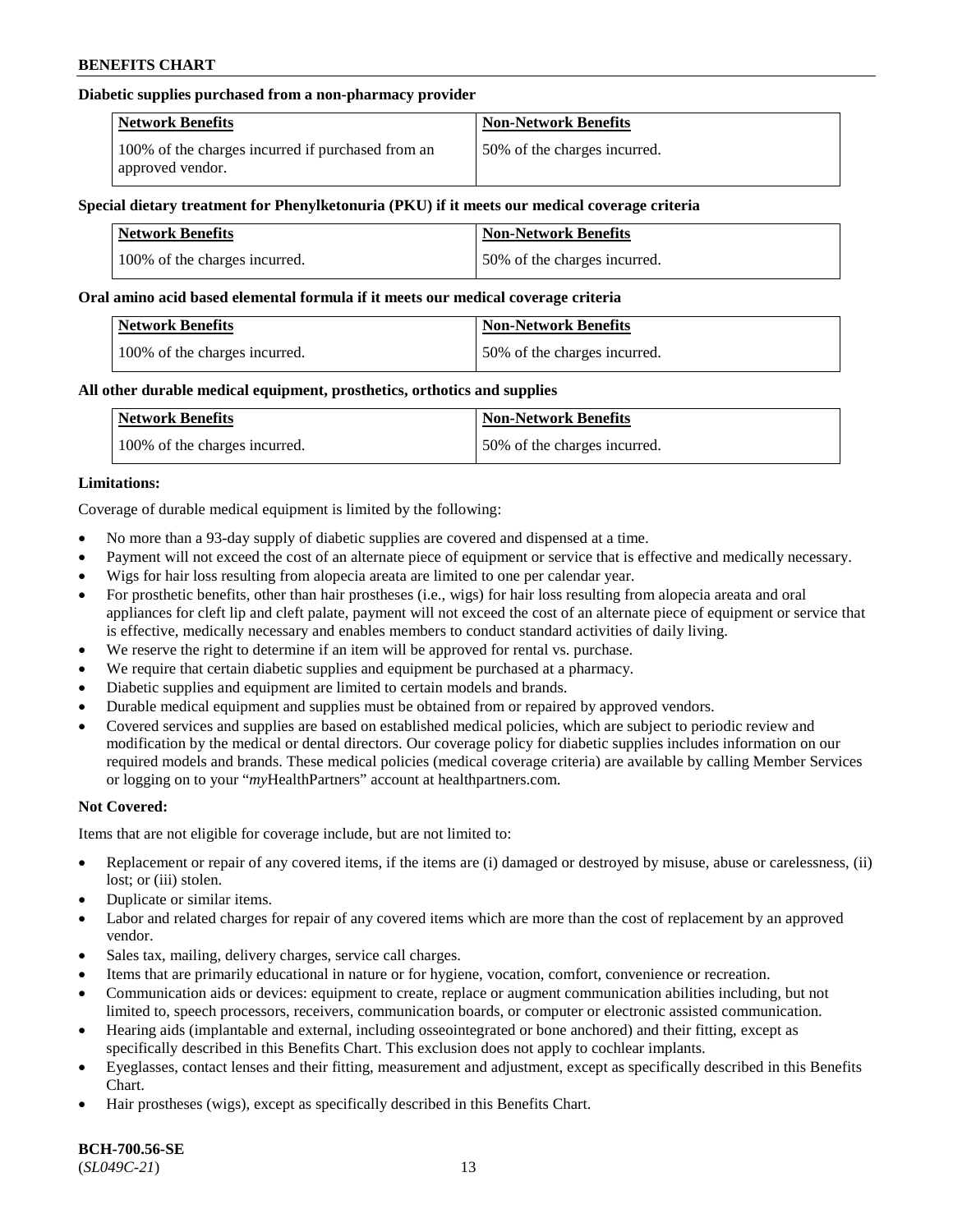- Household equipment which primarily has customary uses other than medical, such as, but not limited to, exercise cycles, air purifiers, central or unit air conditioners, water purifiers, non-allergenic pillows, mattresses or waterbeds.
- Household fixtures including, but not limited to, escalators or elevators, ramps, swimming pools and saunas.
- Modifications to the structure of the home including, but not limited to, wiring, plumbing or charges for installation of equipment.
- Vehicle, car or van modifications including, but not limited to, hand brakes, hydraulic lifts and car carrier.
- Rental equipment while owned equipment is being repaired by non-contracted vendors, beyond one month rental of medically necessary equipment.
- Other equipment and supplies, including but not limited to assistive devices, that we determine are not eligible for coverage.
- See "Services Not Covered" in the Group Membership Contract.

## **EMERGENCY AND URGENTLY NEEDED CARE SERVICES**

### **Covered Services:**

We cover services for emergency care and urgently needed care if the services are otherwise eligible for coverage under this Benefits Chart.

**Urgently Needed Care.** These are services to treat an unforeseen illness or injury, which are required in order to prevent a serious deterioration in your health, and which cannot be delayed until the next available clinic or office hours.

### **Urgently Needed care at clinics**

| <b>Network Benefits</b>                                                           | <b>Non-Network Benefits</b> |
|-----------------------------------------------------------------------------------|-----------------------------|
| 100% of the charges incurred, subject to a member<br>copayment of \$60 per visit. | See Network Benefits.       |

**Emergency Care.** These are services to treat: (1) the sudden, unexpected onset of illness or injury which, if left untreated or unattended until the next available clinic or office hours, would result in hospitalization, or (2) a condition requiring professional health services immediately necessary to preserve life or stabilize health.

When reviewing claims for coverage of emergency services, our medical director will take into consideration a reasonable layperson's belief that the circumstances required immediate medical care that could not wait until the next working day or next available clinic appointment. Emergency care also includes an immediate response service available on a 24-hour, sevenday-a-week basis for each child, or person, having a psychiatric crisis, a mental health crisis, or a mental health emergency.

### **Emergency care in a hospital emergency room, including professional services of a physician**

| <b>Network Benefits</b>                                                                   | <b>Non-Network Benefits</b> |
|-------------------------------------------------------------------------------------------|-----------------------------|
| 100% of the charges incurred, subject to a member<br>copayment of \$300 per visit.        | See Network Benefits.       |
| Emergency room copayment is waived if admitted for<br>the same condition within 24 hours. |                             |

### **Inpatient emergency care in a hospital**

| <b>Network Benefits</b>       | <b>Non-Network Benefits</b> |
|-------------------------------|-----------------------------|
| 100% of the charges incurred. | See Network Benefits.       |

### **Not Covered:**

See "Services Not Covered" in the Group Membership Contract.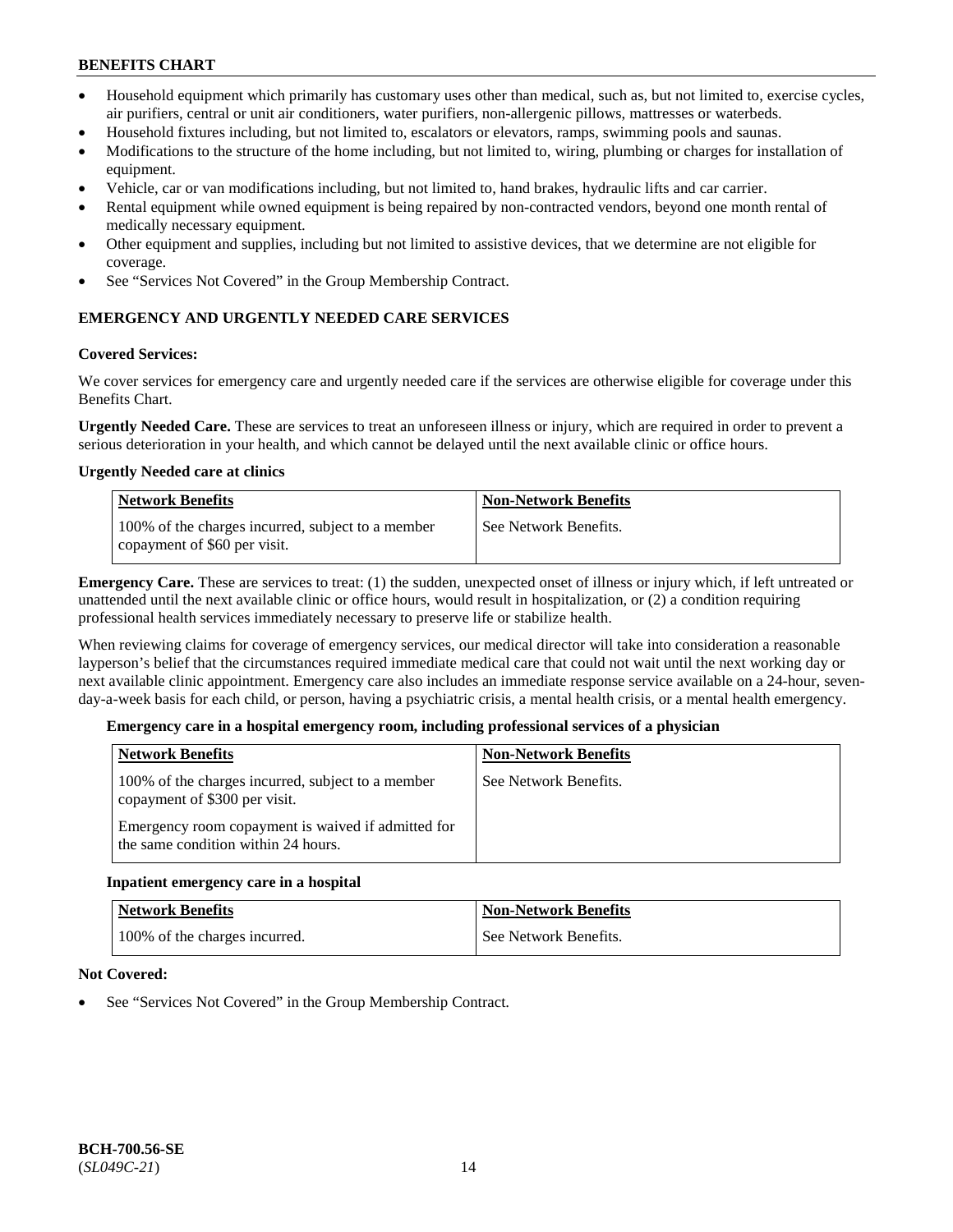## **GENE THERAPY**

### **Covered Services:**

We cover gene therapy treatment that meets our current medical coverage criteria.

| <b>Network Benefits</b>                                                                                                                                                                                 | <b>Non-Network Benefits</b> |
|---------------------------------------------------------------------------------------------------------------------------------------------------------------------------------------------------------|-----------------------------|
| Coverage level is same as corresponding Network<br>Benefit, depending on type of service provided, such as<br>Office Visits for Illness or Injury, Inpatient or<br><b>Outpatient Hospital Services.</b> | No Coverage.                |

### **Limitations:**

- Gene therapy must be provided by a designated provider.
- Specific types of gene therapy are limited to therapies and conditions specified in our medical coverage criteria.

## **Not Covered:**

See "Services Not Covered" in the Group Membership Contract.

## **HEALTH EDUCATION**

### **Covered Services:**

We cover education for preventive services and education for the management of chronic health problems (such as diabetes).

| <b>Network Benefits</b>                                     | <b>Non-Network Benefits</b>   |
|-------------------------------------------------------------|-------------------------------|
| 100% of the charges incurred.<br>Deductible does not apply. | 150% of the charges incurred. |

### **Not Covered:**

See "Services Not Covered" in the Group Membership Contract.

### **HOME-BASED COMPREHENSIVE HEALTH RISK ASSESSMENT**

### **Covered Services:**

If you meet our criteria for coverage, you may qualify for our home-based comprehensive health risk assessment program. The program covers a health assessment with a designated nurse practitioner.

| <b>Network Benefits</b>                                     | <b>Non-Network Benefits</b> |
|-------------------------------------------------------------|-----------------------------|
| 100% of the charges incurred.<br>Deductible does not apply. | No Coverage.                |

### **Not Covered:**

See "Services Not Covered" in the Group Membership Contract.

### **HOME HEALTH SERVICES**

### **Covered Services:**

We cover skilled nursing services, physical therapy, occupational therapy, speech therapy, respiratory therapy and other therapeutic services, non-routine prenatal and postnatal services, routine postnatal well child visits (as described in the Medical Coverage Criteria), phototherapy services for newborns, home health aide services and other eligible home health services when provided in your home, if you are homebound (i.e., unable to leave home without considerable effort due to a medical condition. Lack of transportation does not constitute homebound status). For phototherapy services for newborns and high risk pre-natal services, supplies and equipment are included.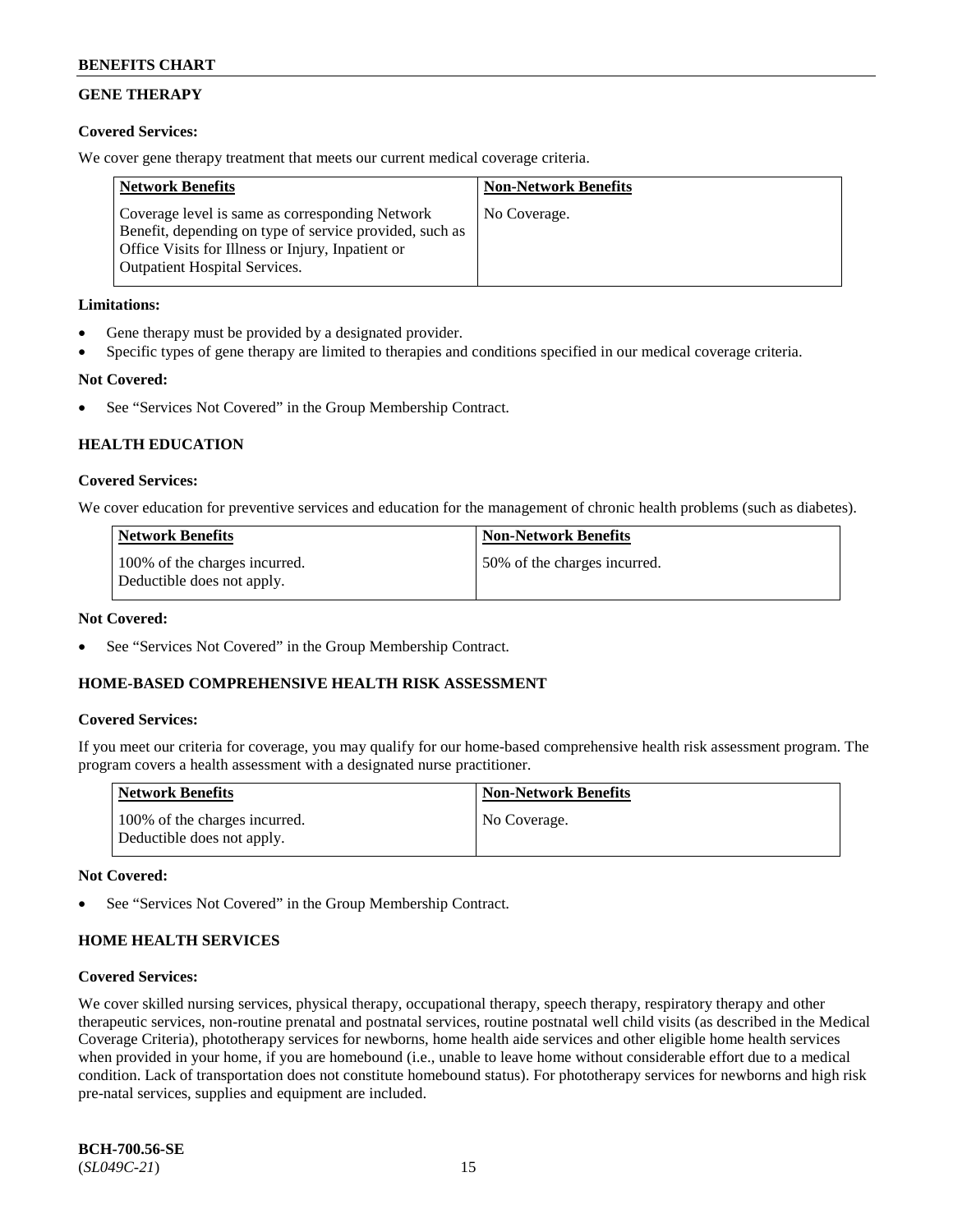We cover total parenteral nutrition/intravenous ("TPN/IV") therapy, equipment, supplies and drugs in connection with IV therapy. IV line care kits are covered under Durable Medical Equipment.

You do not need to be homebound to receive total parenteral nutrition/intravenous ("TPN/IV") therapy.

We cover palliative care benefits. Palliative care includes symptom management, education and establishing goals of care. We waive the requirement that you be homebound for a limited number of home visits for palliative care (as shown in the Benefits Chart), if you have a life-threatening, non-curable condition which has a prognosis of survival of two years or less. Additional palliative care visits are eligible under the home health services benefit if you are homebound and meet all other requirements defined in this section.

Home health services are eligible and covered only when:

- medically necessary; and
- provided as rehabilitative care, terminal care or maternity care; and
- ordered by a physician, and included in the written home care plan.

### **Physical therapy, occupational therapy, speech therapy, respiratory therapy, home health aide services and palliative care**

| Network Benefits              | Non-Network Benefits         |
|-------------------------------|------------------------------|
| 100% of the charges incurred. | 50% of the charges incurred. |

## **TPN/IV therapy, skilled nursing services, non-routine prenatal/postnatal services, and phototherapy**

| <b>Network Benefits</b>       | <b>Non-Network Benefits</b>  |
|-------------------------------|------------------------------|
| 100% of the charges incurred. | 50% of the charges incurred. |

Each 24-hour visit (or shifts of up to 24-hour visits) equals one visit and counts toward the Maximum visits for all other services shown below. Any visit that lasts less than 24 hours, regardless of the length of the visit, will count as one visit toward the Maximum visits for all other services shown below. All visits must be medically necessary and benefit eligible.

#### **Routine postnatal well child visits**

| <b>Network Benefits</b>                                     | <b>Non-Network Benefits</b>   |
|-------------------------------------------------------------|-------------------------------|
| 100% of the charges incurred.<br>Deductible does not apply. | 150% of the charges incurred. |

### **Maximum visits for palliative care**

If you are eligible to receive palliative care in the home and you are not homebound, there is a maximum of 12 visits per calendar year.

#### **Maximum visits for all other services**

| <b>Network Benefits</b>       | <b>Non-Network Benefits</b>  |
|-------------------------------|------------------------------|
| 120 visits per calendar year. | 60 visits per calendar year. |

Each visit provided under the Network Benefits and Non-Network Benefits counts toward the maximums shown under all Maximum visits sections. The routine postnatal well child visit does not count toward the visit limit.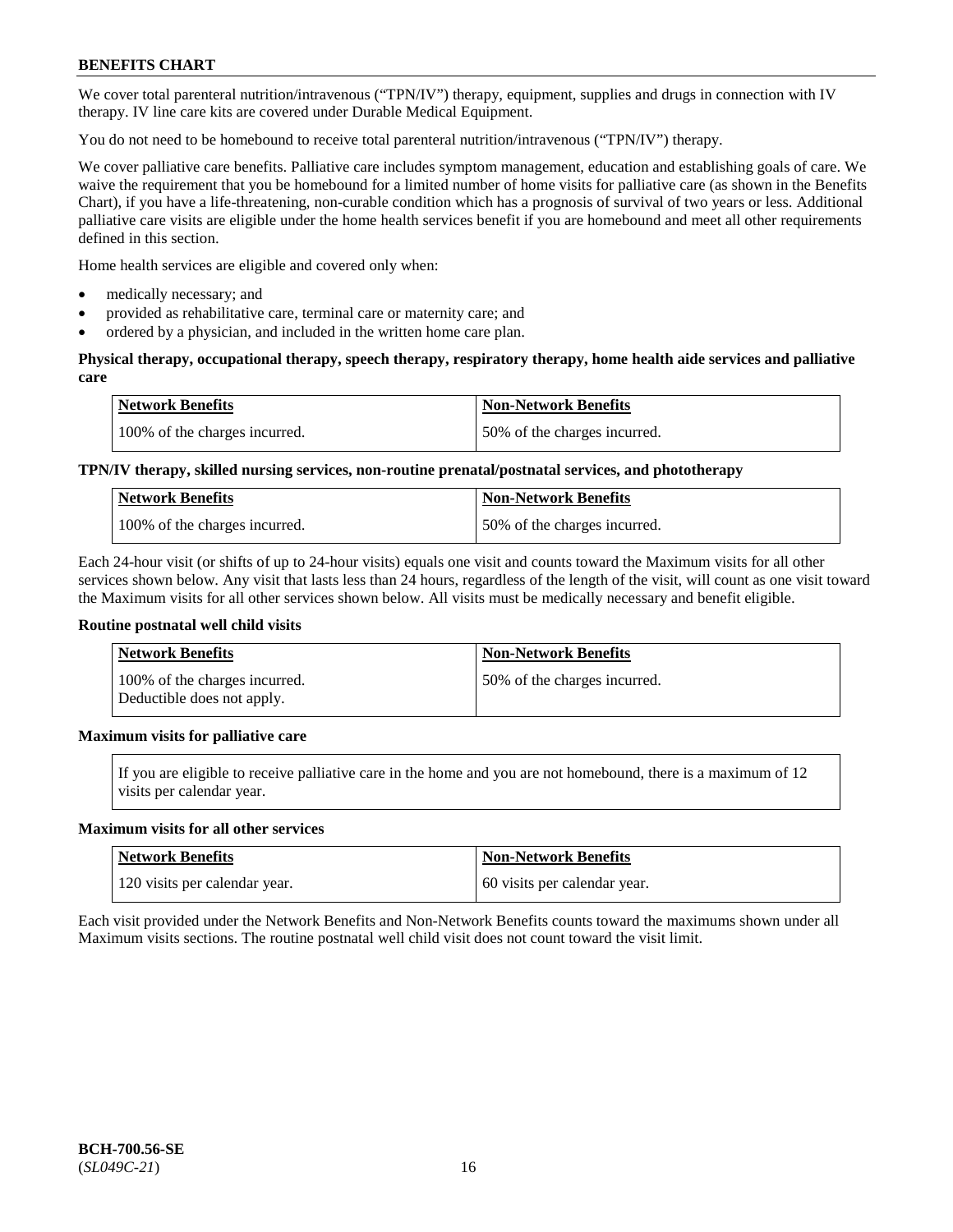### **Limitations:**

- Home health services are not provided as a substitute for a primary caregiver in the home or as relief (respite) for a primary caregiver in the home. We will not reimburse family members or residents in your home for the above services.
- A service shall not be considered a skilled nursing service merely because it is performed by, or under the direct supervision of, a licensed nurse. Where a service (such as tracheotomy suctioning or ventilator monitoring) or like services, can be safely and effectively performed by a non-medical person (or self-administered), without the direct supervision of a licensed nurse, the service shall not be regarded as a skilled nursing service, whether or not a skilled nurse actually provides the service. The unavailability of a competent person to provide a non-skilled service shall not make it a skilled service when a skilled nurse provides it. Only the skilled nursing component of so-called "blended" services (i.e. services which include skilled and non-skilled components) are covered under this Benefits Chart.

### **Not Covered:**

- Financial or legal counseling services.
- Housekeeping or meal services in your home.
- Private duty nursing services. This exclusion does not apply if covered person is also covered under Medical Assistance under 256B.0625, subdivision 7, with the exception of section 256B.0654 subdivision 4.
- Services provided by a family member or enrollee, or a resident in the enrollee's home.
- Vocational rehabilitation and recreational or educational therapy. Recreation therapy is therapy provided solely for the purpose of recreation, including but not limited to: (a) requests for physical therapy or occupational therapy to improve athletic ability, and (b) braces or guards to prevent sports injuries.
- See "Services Not Covered" in the Group Membership Contract.

## **HOME HOSPICE SERVICES**

#### **Applicable Definitions:**

**Part-time.** This is up to two hours of service per day, more than two hours is considered continuous care.

**Continuous Care.** This is from two to twelve hours of service per day provided by a registered nurse, licensed practical nurse, or home health aide, during a period of crisis in order to maintain a terminally ill patient at home.

**Appropriate Facility.** This is a nursing home, hospice residence, or other inpatient facility.

**Custodial Care Related to Hospice Services.** This means providing assistance in the activities of daily living and the care needed by a terminally ill patient which can be provided by primary caregiver (i.e., family member or friend) who is responsible for the patient's home care.

### **Covered Services:**

**Home Hospice Program.** We cover the services described below if you are terminally ill and accepted as a home hospice program participant. You must meet the eligibility requirements of the program, and elect to receive services through the home hospice program. The services will be provided in your home, with inpatient care available when medically necessary as described below. If you elect to receive hospice services, you do so in lieu of curative treatment for your terminal illness for the period you are enrolled in the home hospice program.

**Eligibility:** In order to be eligible to be enrolled in the home hospice program, you must: (1) be a terminally ill patient (prognosis of six months or less); (2) have chosen a palliative treatment focus (i.e., emphasizing comfort and supportive services rather than treatment attempting to cure the disease or condition); and (3) continue to meet the terminally ill prognosis as reviewed by our medical director or his or her designee over the course of care. You may withdraw from the home hospice program at any time.

**Eligible Services:** Hospice services include the following services provided in accordance with an approved hospice treatment plan.

- Home Health Services:
	- o Part-time care provided in your home by an interdisciplinary hospice team (which may include a physician, nurse, social worker, and spiritual counselor) and medically necessary home health services are covered.
	- o One or more periods of continuous care in your home or in a setting which provides day care for pain or symptom management, when medically necessary, will be covered.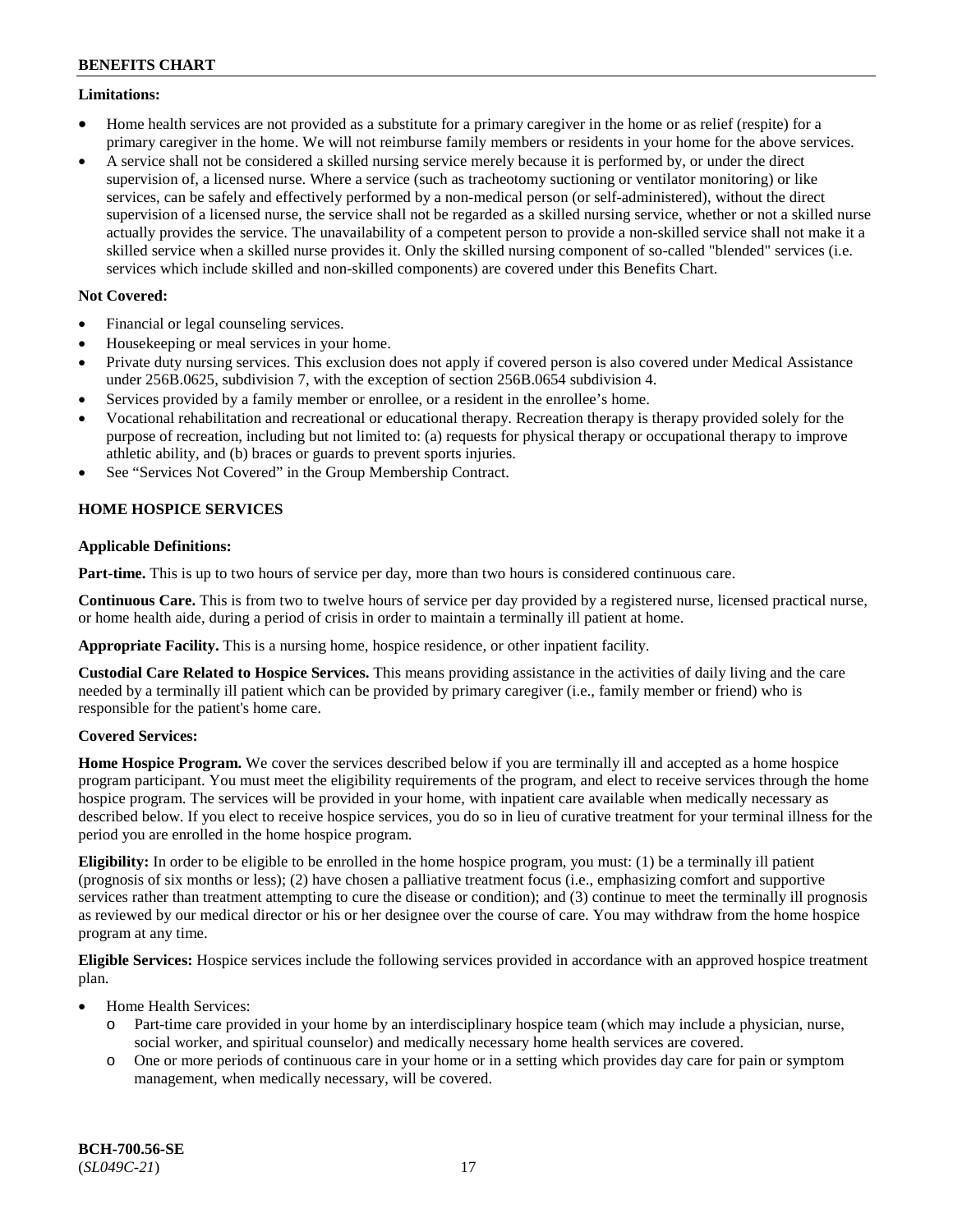- Inpatient Services: We cover medically necessary inpatient services.
- Other Services:
	- o Respite care is covered for care in your home or in an appropriate facility, to give your primary caregivers (i.e., family members or friends) rest and/or relief when necessary in order to maintain a terminally ill patient at home.
	- o Medically necessary medications for pain and symptom management.
	- o Semi-electric hospital beds and other durable medical equipment are covered.
	- Emergency and non-emergency care is covered.

| Network Benefits              | Non-Network Benefits         |
|-------------------------------|------------------------------|
| 100% of the charges incurred. | 50% of the charges incurred. |

Respite care is limited to 5 days per episode, and respite care and continuous care combined are limited to 30 days.

### **Not Covered:**

- Financial or legal counseling services.
- Housekeeping or meal services in your home.
- Custodial or maintenance care related to hospice services, whether provided in the home or in a nursing home.
- Any service not specifically described as covered services under this home hospice services benefits.
- Any services provided by members of your family or residents in your home.
- See "Services Not Covered" in the Group Membership Contract.

## **HOSPITAL AND SKILLED NURSING FACILITY SERVICES**

#### **Covered Services:**

We cover services as described below.

#### **Medical or Surgical Hospital Services**

**Inpatient Hospital Services:** We cover the following medical or surgical services, for the treatment of acute illness or injury, which require the level of care only provided in an acute care facility. These services must be authorized by a physician.

Inpatient hospital services include: room and board; the use of operating or maternity delivery rooms; intensive care facilities; newborn nursery facilities; general nursing care, anesthesia, laboratory and diagnostic imaging services, radiation therapy, physical therapy, prescription drugs or other medications administered during treatment, blood and blood products (unless replaced), and blood derivatives, and other diagnostic or treatment related hospital services; physician and other professional medical and surgical services provided while in the hospital, including gender reassignment surgery that meets medical coverage criteria.

We cover up to 120 hours of services provided by a private duty nurse or personal care assistant who has provided home care services to a ventilator-dependent patient, solely for the purpose of assuring adequate training of the hospital staff to communicate with that patient.

Services for items for personal convenience, such as television rental, are not covered.

We cover, following a vaginal delivery, a minimum of 48 hours of inpatient care for the mother and newborn child. We cover, following a caesarean section delivery, a minimum of 96 hours of inpatient care for the mother and newborn child. If the duration of inpatient care is less than these minimums, we also cover a minimum of one home visit by a registered nurse for post-delivery care, within four days of discharge of the mother and newborn child. Services provided by the registered nurse include, but are not limited to, parent education, assistance and training in breast and bottle feeding, and conducting any necessary and appropriate clinical tests. We shall not provide any compensation or other non-medical remuneration to encourage a mother and newborn to leave inpatient care before the duration minimums specified.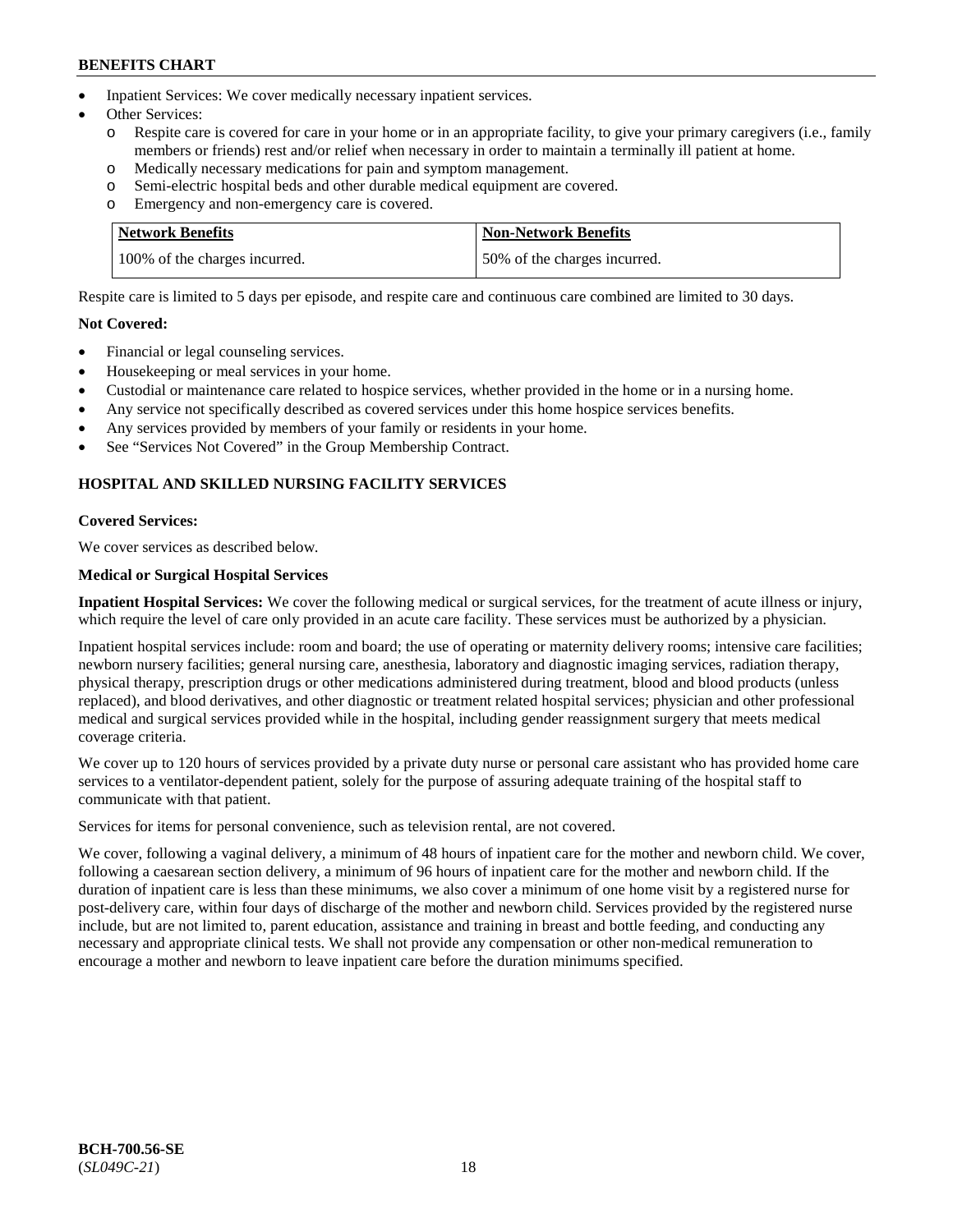Group health plans and health insurance issuers generally may not, under Federal law, restrict benefits for any hospital length of stay in connection with childbirth for the mother of newborn child to less than 48 hours following a vaginal delivery, or less than 96 hours following a caesarean section. However, Federal law generally does not prohibit the mother's or newborn's attending provider, after consulting with the mother, from discharging the mother or her newborn earlier than 48 hours (or 96 hours as applicable). In any case plans and issuers may not, under Federal law, require that a provider obtain authorization from the plan or the insurance issuer for prescribing a length of stay not in excess of 48 hours (or 96 hours).

| Network Benefits              | <b>Non-Network Benefits</b>  |
|-------------------------------|------------------------------|
| 100% of the charges incurred. | 50% of the charges incurred. |

Each member's admission or confinement, including that of a newborn child, is separate and distinct from the admission or confinement of any other member.

**Outpatient Hospital, Ambulatory Care or Surgical Facility Services:** We cover the following medical and surgical services, for diagnosis or treatment of illness or injury on an outpatient basis. These services must be authorized by a physician.

Outpatient services include: use of operating rooms, maternity delivery rooms or other outpatient departments, rooms or facilities; and the following outpatient services: general nursing care, anesthesia, laboratory and diagnostic imaging services, radiation therapy, physical therapy, drugs administered during treatment, blood and blood products (unless replaced), and blood derivatives, and other diagnostic or treatment related outpatient services; physician and other professional medical and surgical services provided while an outpatient, including gender reassignment surgery that meets medical coverage criteria.

For Network Benefits, non-emergent, scheduled outpatient Magnetic Resonance Imaging (MRI) and Computed Tomography (CT) must be provided at a designated facility. Your physician and facility will obtain or verify authorization for these services with HealthPartners, as needed.

To see the benefit level for diagnostic imaging services, laboratory services and physical therapy, see benefits under Diagnostic Imaging Services, Laboratory Services and Physical Therapy in this Benefits Chart.

| Network Benefits              | <b>Non-Network Benefits</b>  |
|-------------------------------|------------------------------|
| 100% of the charges incurred. | 50% of the charges incurred. |

### **Skilled Nursing Facility Care**

We cover room and board, daily skilled nursing and related ancillary services for post-acute treatment and rehabilitative care of illness or injury that meets medical coverage criteria.

| <b>Network Benefits</b>                       | <b>Non-Network Benefits</b>                   |
|-----------------------------------------------|-----------------------------------------------|
| 100% of the charges incurred.                 | 50% of the charges incurred.                  |
| Limited to 120 day maximum per calendar year. | Limited to 120 day maximum per calendar year. |

Each day of services provided under the Network Benefits and Non-Network Benefits combined, counts toward the maximums shown above.

### **Not Covered:**

- Services for items for personal convenience, such as television rental.
- See "Services Not Covered" in the Group Membership Contract.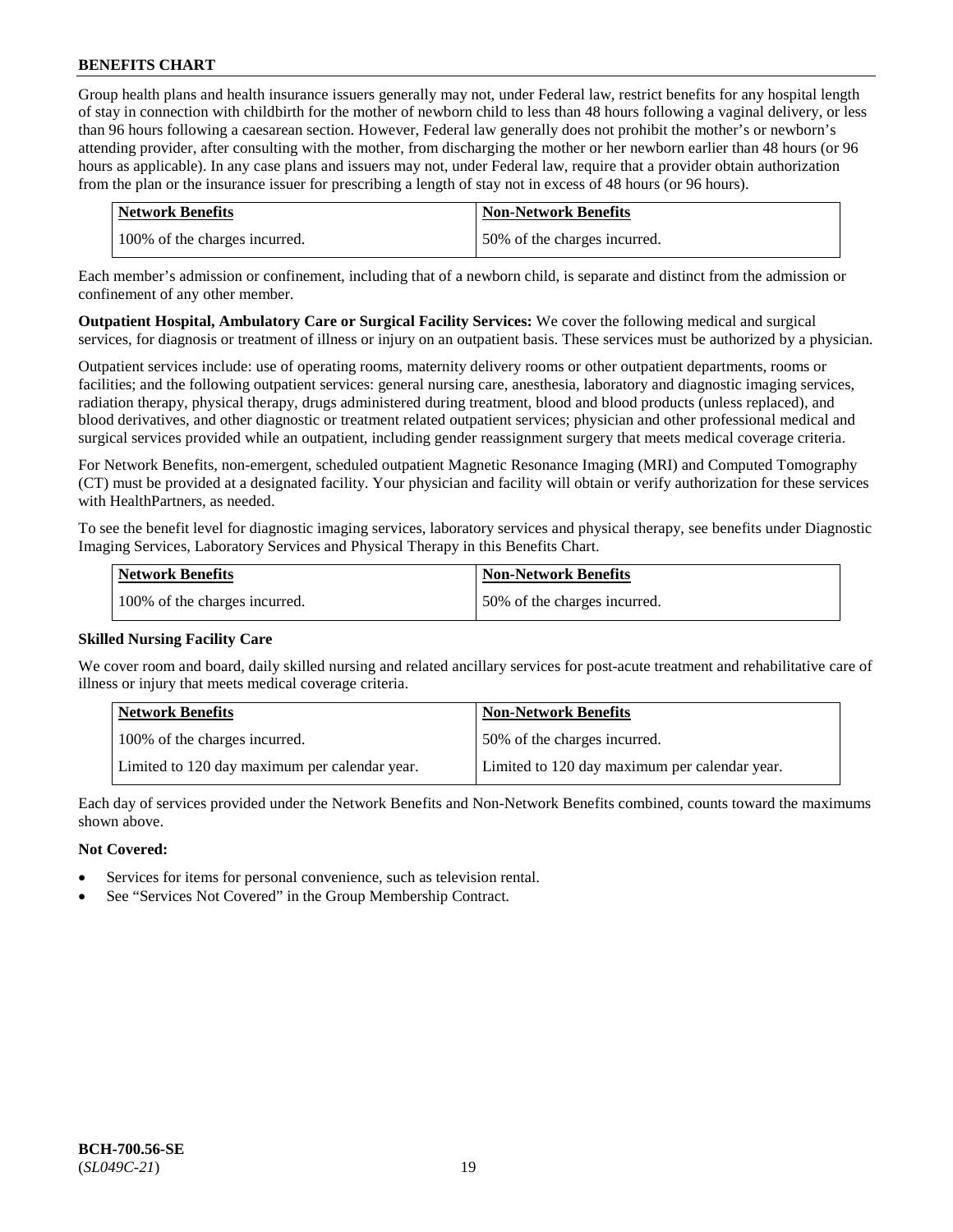## **INFERTILITY SERVICES**

### **Covered Services:**

We cover the diagnosis of infertility. These services include diagnostic procedures and tests provided in connection with an infertility evaluation, office visits and consultations to diagnose infertility.

| Network Benefits              | <b>Non-Network Benefits</b>  |
|-------------------------------|------------------------------|
| 100% of the charges incurred. | 50% of the charges incurred. |

Coverage is limited to office visits and consultations to diagnose infertility. Treatment is not covered.

## **Not Covered:**

- Treatment of infertility, including but not limited to, office visits, laboratory and diagnostic imaging services and drugs for the treatment of infertility; assisted reproduction, including, but not limited to gamete intrafallopian tube transfer (GIFT), zygote intrafallopian tube transfer (ZIFT) intracytoplasmic sperm injection (ICSI), and/or in-vitro fertilization (IVF), and all charges associated with such procedures; reversal of sterilization; artificial insemination; and sperm, ova or embryo acquisition, retrieval or storage; however, we do cover office visits and consultations to diagnose infertility.
- Services related to the establishment of surrogate pregnancy and fees for a surrogate.
- See "Services Not Covered" in the Group Membership Contract.

## **LABORATORY SERVICES**

### **Covered Services:**

We cover laboratory tests when ordered by a provider and provided in a clinic or outpatient hospital facility.

To see the benefit level for inpatient hospital or skilled nursing facility services, see benefits under Inpatient Hospital and Skilled Nursing Facility Services in this Benefits Chart.

**Prostate-specific antigen (PSA) test coverage.** We cover prostate cancer screening for men 40 years of age or over who are symptomatic or in a high-risk category and for all men 50 years of age or older. Coverage includes a prostate-specific antigen blood test and a digital rectal examination.

| <b>Network Benefits</b>       | <b>Non-Network Benefits</b>  |
|-------------------------------|------------------------------|
| 100% of the charges incurred. | 50% of the charges incurred. |

#### **All other laboratory services**

#### **Services for illness or injury**

| Network Benefits              | <b>Non-Network Benefits</b>  |
|-------------------------------|------------------------------|
| 100% of the charges incurred. | 50% of the charges incurred. |

### **Preventive Services**

Laboratory services associated with preventive services are covered at the benefit level shown in the "Preventive Services" section of this Benefits Chart.

#### **Not Covered:**

See "Services Not Covered" in the Group Membership Contract.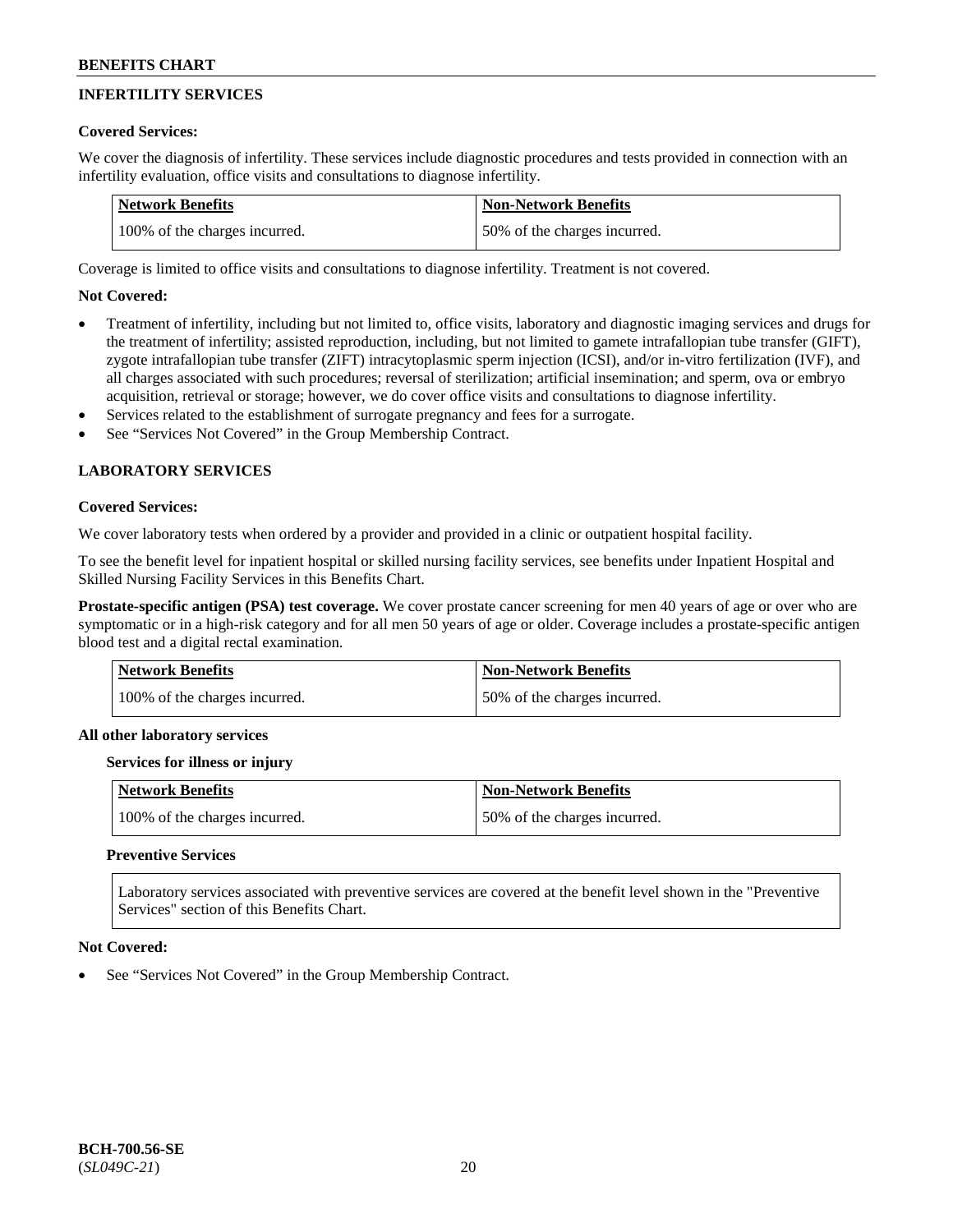## **LYME DISEASE SERVICES**

### **Covered Services:**

We cover services for the treatment of Lyme disease.

| <b>Network Benefits</b>                                | <b>Non-Network Benefits</b>                                  |
|--------------------------------------------------------|--------------------------------------------------------------|
| Coverage level is same as corresponding Network        | Coverage level is same as corresponding Non-Network          |
| Benefit, depending on type of service provided such as | Benefit, depending on type of service provided, such as      |
| Office Visits for Illness or Injury, Inpatient or      | Office Visits for Illness or Injury, Inpatient or Outpatient |
| <b>Outpatient Hospital Services.</b>                   | Hospital Services.                                           |

### **Not Covered:**

See "Services Not Covered" in the Group Membership Contract.

## **MASTECTOMY RECONSTRUCTION BENEFIT**

## **Covered Services:**

We cover reconstruction of the breast on which the mastectomy has been performed; surgery and reconstruction of the other breast to produce symmetrical appearance, and prostheses and physical complications of all stages of mastectomy, including lymphedemas.

| <b>Network Benefits</b>                                 | <b>Non-Network Benefits</b>                             |
|---------------------------------------------------------|---------------------------------------------------------|
| Coverage level is same as corresponding Network         | Coverage level is same as corresponding Non-Network     |
| Benefit, depending on type of service provided, such as | Benefit, depending on type of service provided, such as |
| Office Visits for Illness or Injury, Inpatient or       | Office Visits for Illness or Injury, Inpatient or       |
| <b>Outpatient Hospital Services.</b>                    | Outpatient Hospital Services.                           |

### **Not Covered:**

• See "Services Not Covered" in the Group Membership Contract.

## **MEDICATION THERAPY DISEASE MANAGEMENT PROGRAM**

### **Covered Services:**

If you meet our criteria for coverage, you may qualify for our Medication Therapy Disease Management Program.

The program covers consultations with a designated pharmacist.

Covered services are based on established medical policies, which are subject to periodic review and modification by the medical directors. These medical policies (medical coverage criteria) are available online at [healthpartners.com](https://www.healthpartners.com/hp/index.html) or by calling Member Services.

| Network Benefits                                            | <b>Non-Network Benefits</b> |
|-------------------------------------------------------------|-----------------------------|
| 100% of the charges incurred.<br>Deductible does not apply. | No Coverage.                |

### **Not Covered:**

See "Services Not Covered" in the Group Membership Contract.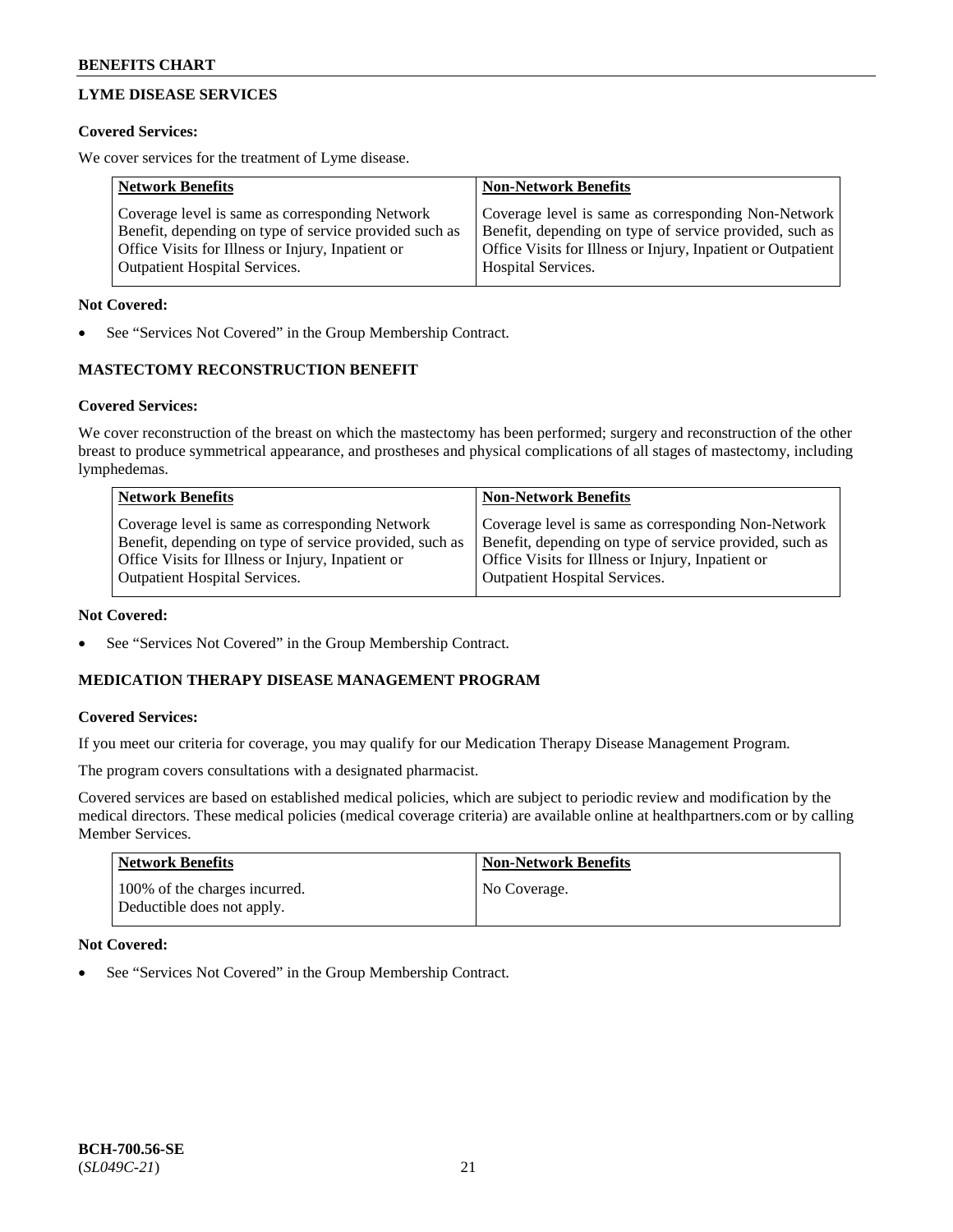## **OFFICE VISITS FOR ILLNESS OR INJURY**

### **Covered Services:**

We cover the following when medically necessary: professional medical and surgical services and related supplies, including biofeedback, of physicians and other health care providers; blood and blood products (unless replaced) and blood derivatives.

We cover diagnosis and treatment of illness or injury to the eyes. Where contact or eyeglass lenses are prescribed as medically necessary for the post-operative treatment of cataracts or for the treatment of aphakia, or keratoconus, we cover the initial evaluation, lenses and fitting. Members must pay for lens replacement beyond the initial pair.

We also provide coverage for the initial physical evaluation of a child if it is ordered by a Minnesota juvenile court.

### **Office Visits**

## **Primary Care Providers**

| <b>Network Benefits</b>                                                           | <b>Non-Network Benefits</b>  |
|-----------------------------------------------------------------------------------|------------------------------|
| 100% of the charges incurred, subject to a member<br>copayment of \$30 per visit. | 50% of the charges incurred. |

### **Specialty Care Providers**

| <b>Network Benefits</b>                                                           | <b>Non-Network Benefits</b>  |
|-----------------------------------------------------------------------------------|------------------------------|
| 100% of the charges incurred, subject to a member<br>copayment of \$60 per visit. | 50% of the charges incurred. |

#### **Convenience clinics**

| <b>Network Benefits</b>                                                           | <b>Non-Network Benefits</b>   |
|-----------------------------------------------------------------------------------|-------------------------------|
| 100% of the charges incurred, subject to a member<br>copayment of \$15 per visit. | 150% of the charges incurred. |

#### **Scheduled telephone visits**

| <b>Network Benefits</b>                                                           | <b>Non-Network Benefits</b>  |
|-----------------------------------------------------------------------------------|------------------------------|
| 100% of the charges incurred, subject to a member<br>copayment of \$15 per visit. | 50% of the charges incurred. |

## **E-visits**

### **Access to online care through virtuwell at [virtuwell.com](https://www.virtuwell.com/)**

| <b>Network Benefits</b>       | <b>Non-Network Benefits</b> |
|-------------------------------|-----------------------------|
| 100% of the charges incurred. | Not Applicable.             |

#### **All other E-visits**

| Network Benefits                                                                  | <b>Non-Network Benefits</b>  |
|-----------------------------------------------------------------------------------|------------------------------|
| 100% of the charges incurred, subject to a member<br>copayment of \$15 per visit. | 50% of the charges incurred. |

## **Injections administered in a physician's office, other than immunizations**

#### **Allergy injections**

| <b>Network Benefits</b>                                                                    | <b>Non-Network Benefits</b>  |
|--------------------------------------------------------------------------------------------|------------------------------|
| 100% of the charges incurred, subject to a member<br>copayment of \$2 per date of service. | 50% of the charges incurred. |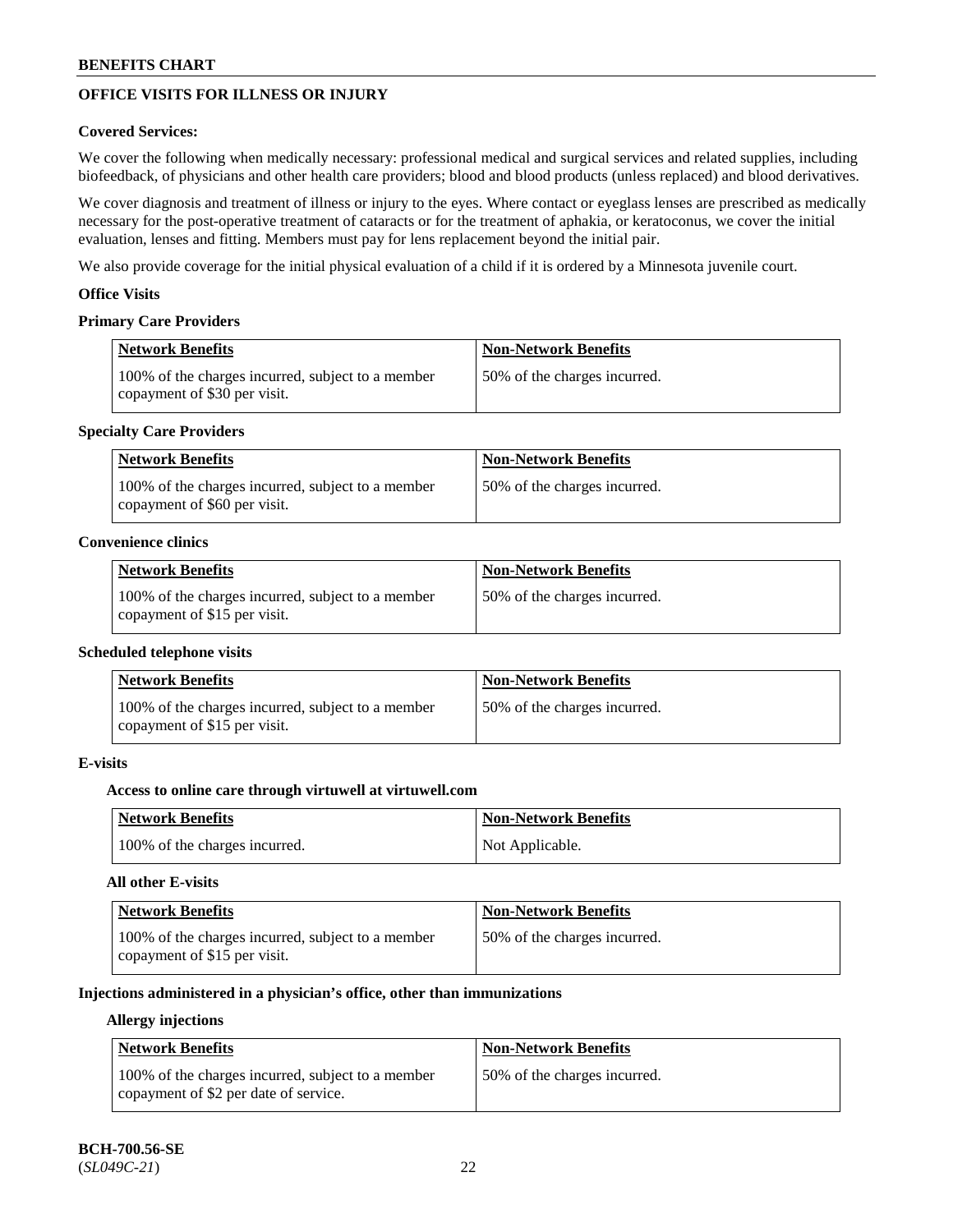#### **All other injections**

| <b>Network Benefits</b>                                                                    | <b>Non-Network Benefits</b>  |
|--------------------------------------------------------------------------------------------|------------------------------|
| 100% of the charges incurred, subject to a member<br>copayment of \$2 per date of service. | 50% of the charges incurred. |

### **Not Covered:**

- Court ordered treatment, except as described in this Benefits Chart under "Mental Health Services" and "Office Visits for Illness or Injury" or as otherwise required by law.
- See "Services Not Covered" in the Group Membership Contract.

### **PEDIATRIC AUTOIMMUNE NEUROPSYCHIATRIC DISORDERS ASSOCIATED WITH STREPTOCOCCAL INFECTIONS (PANDAS) AND PEDIATRIC ACUTE-ONSET NEUROPSYCHIATRIC SYNDROME (PANS) TREATMENT**

#### **Definitions:**

**Pediatric acute-onset neuropsychiatric syndrome.** This means a class of acute-onset obsessive compulsive or tic disorders or other behavioral changes presenting in children and adolescents that are not otherwise explained by another known neurologic or medical disorder.

**Pediatric autoimmune neuropsychiatric disorders associated with streptococcal infections.** This means a condition in which a streptococcal infection in a child or adolescent causes the abrupt onset of clinically significant obsessions, compulsions, tics, or other neuropsychiatric symptoms or behavioral changes, or a relapsing and remitting course of symptom severity.

#### **Covered Services:**

We cover treatment for pediatric autoimmune neuropsychiatric disorders associated with streptococcal infections (PANDAS) and for treatment for pediatric acute-onset neuropsychiatric syndrome (PANS). Treatments that must be covered under this section must be recommended by the member's licensed health care professional and include but are not limited to antibiotics, medication and behavioral therapies to manage neuropsychiatric symptoms, plasma exchange, and immunoglobulin.

| <b>Network Benefits</b>                                 | <b>Non-Network Benefits</b>                             |
|---------------------------------------------------------|---------------------------------------------------------|
| Coverage level is same as corresponding Network         | Coverage level is same as corresponding Non-Network     |
| Benefit, depending on type of service provided, such as | Benefit, depending on type of service provided, such as |
| Office Visits for Illness or Injury, Inpatient or       | Office Visits for Illness or Injury, Inpatient or       |
| <b>Outpatient Hospital Services.</b>                    | Outpatient Hospital Services.                           |

#### **Not Covered:**

See "Services Not Covered" in the Group Membership Contract.

### **PEDIATRIC EYEWEAR**

#### **Covered Services:**

We cover pediatric eyewear for children, subject to our medical coverage criteria. This provision will continue until the end of the month in which the child turns age 19. These medical policies (medical coverage criteria) are available by calling Member Services or logging on to your "*my*HealthPartners" account at [healthpartners.com.](https://www.healthpartners.com/hp/index.html)

| Network Benefits              | <b>Non-Network Benefits</b> |
|-------------------------------|-----------------------------|
| 100% of the charges incurred. | No Coverage.                |

Limited to one pair of eyeglasses (lenses and frames) or one pair of contact lenses per benefit year.

### **Not Covered:**

- Replacement of eyeglasses or contact lenses due to loss or theft.
- See "Services Not Covered" in the Group Membership Contract.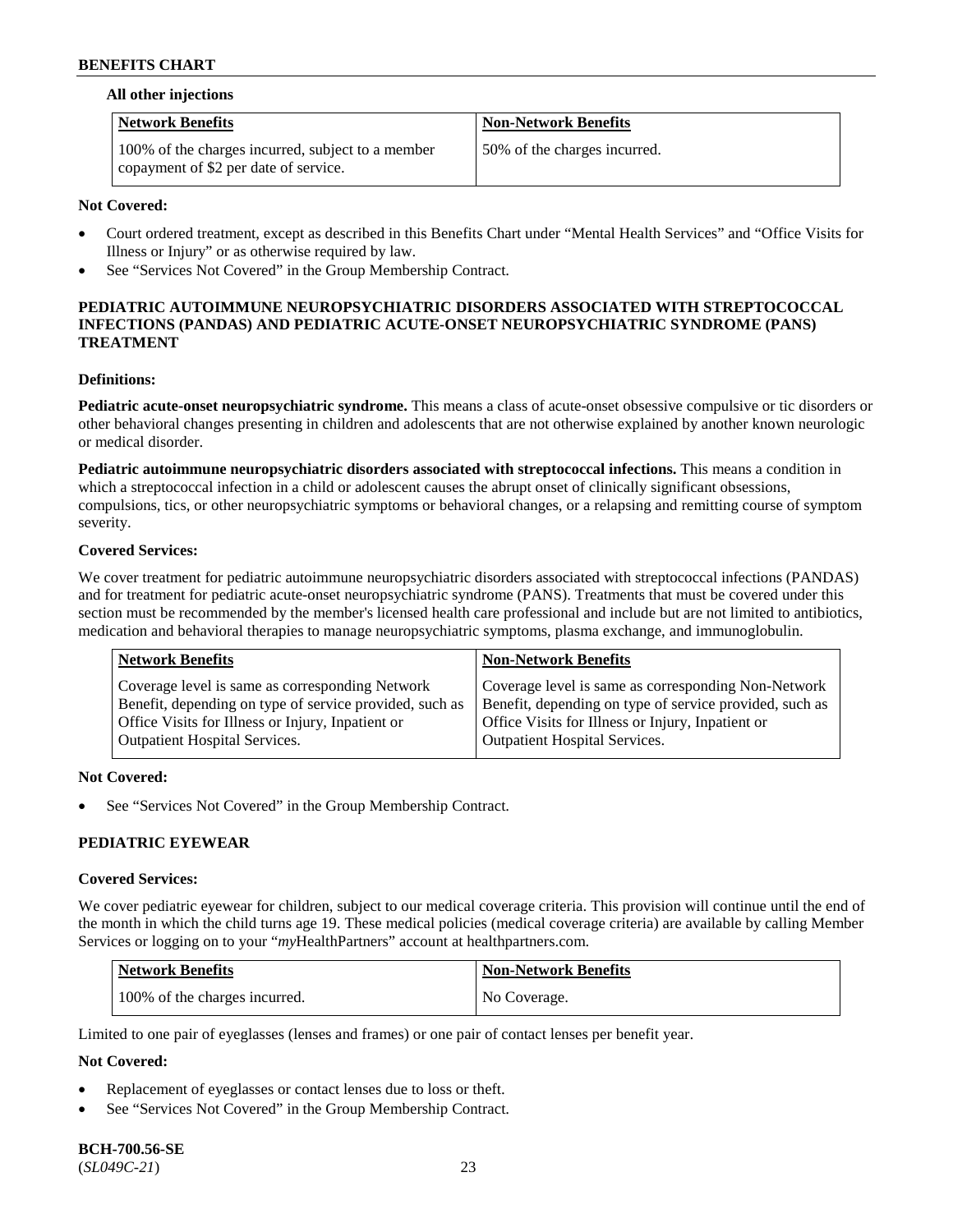## **PHYSICAL THERAPY, OCCUPATIONAL THERAPY AND SPEECH THERAPY**

### **Covered Services:**

We cover the following physical therapy, occupational therapy and speech therapy services:

- rehabilitative care to correct the effects of illness or injury;
- habilitative care rendered for congenital, developmental or medical conditions which have significantly limited the successful initiation of normal speech and normal motor development.

Massage therapy which is performed in conjunction with other treatment/modalities by a physical occupational therapist, is part of a prescribed treatment plan and is not billed separately is covered.

We cover services provided in a clinic. We also cover physical therapy provided in an outpatient hospital facility. To see the benefit level for inpatient hospital or skilled nursing facility services, see benefits under Inpatient Hospital and Skilled Nursing Facility Services.

### **Rehabilitative Care**

| <b>Network Benefits</b>                                                           | <b>Non-Network Benefits</b>                                                                                                                                                            |
|-----------------------------------------------------------------------------------|----------------------------------------------------------------------------------------------------------------------------------------------------------------------------------------|
| 100% of the charges incurred, subject to a member<br>copayment of \$60 per visit. | 50% of the charges incurred.<br>Physical and Occupational Therapy combined are<br>limited to 20 visits per calendar year.<br>Speech Therapy is limited to 20 visits per calendar year. |

### **Habilitative Care**

| <b>Network Benefits</b>                                                           | <b>Non-Network Benefits</b>                                                                                                       |
|-----------------------------------------------------------------------------------|-----------------------------------------------------------------------------------------------------------------------------------|
| 100% of the charges incurred, subject to a member<br>copayment of \$60 per visit. | 50% of the charges incurred.<br>Physical, Occupational and Speech Therapy combined<br>are limited to 20 visits per calendar year. |

### **Not Covered:**

- Massage therapy for the purpose of comfort or convenience of the member.
- See "Services Not Covered" in the Group Membership Contract.

## **PORT WINE STAIN REMOVAL SERVICES**

#### **Covered Services:**

We cover port wine stain removal services.

| <b>Network Benefits</b>                                | <b>Non-Network Benefits</b>                                  |
|--------------------------------------------------------|--------------------------------------------------------------|
| Coverage level is same as corresponding Network        | Coverage level is same as corresponding Non-Network          |
| Benefit, depending on type of service provided such as | Benefit, depending on type of service provided, such as      |
| Office Visits for Illness or Injury, Inpatient or      | Office Visits for Illness or Injury, Inpatient or Outpatient |
| <b>Outpatient Hospital Services.</b>                   | Hospital Services.                                           |

### **Not Covered:**

See "Services Not Covered" in the Group Membership Contract.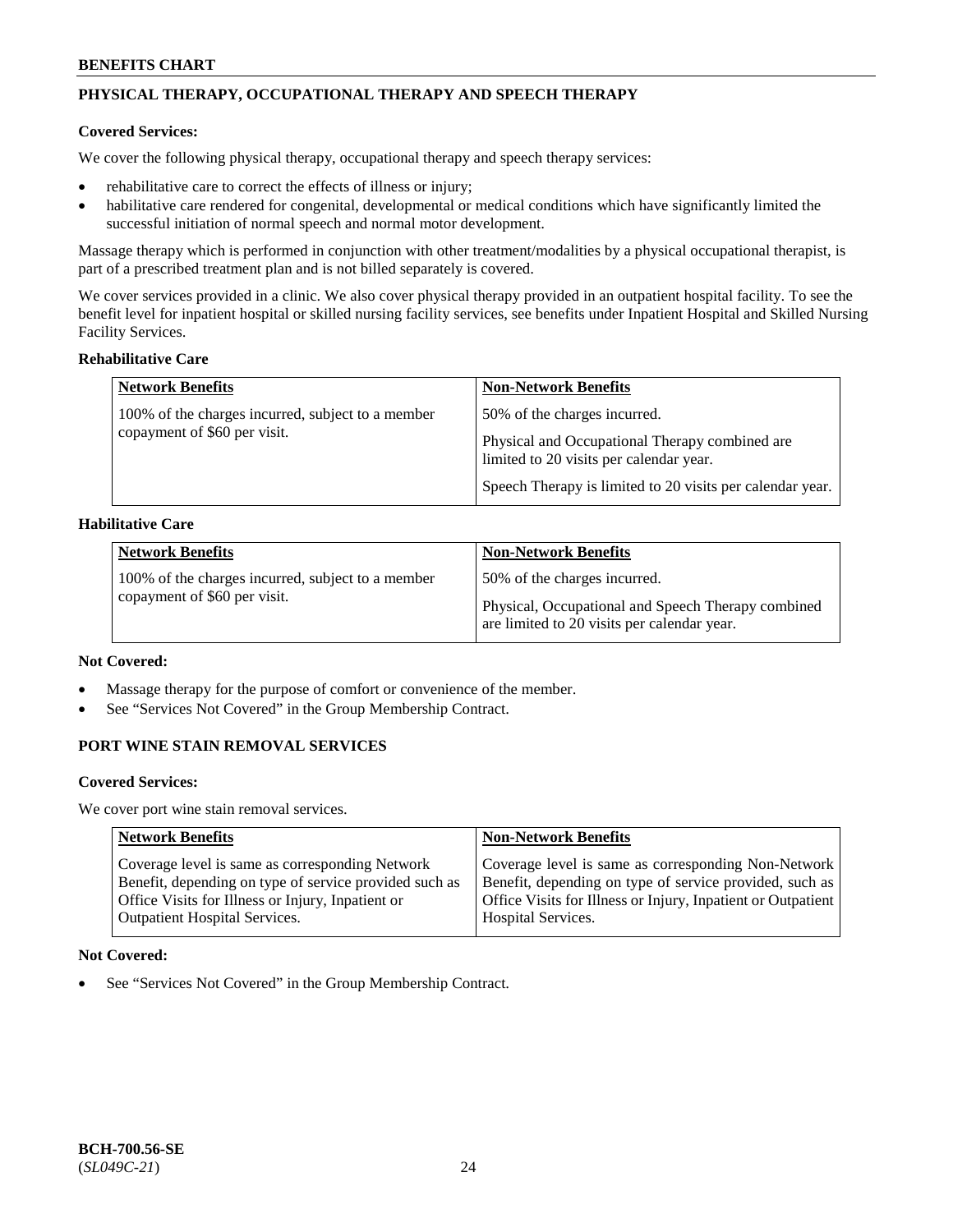## **PRESCRIPTION DRUG SERVICES**

### **Covered Services:**

We cover prescription drugs and medications that can be self-administered or are administered in a physician's office. We cover off-label use of formulary drugs to treat cancer if the drug is recognized for the treatment of cancer in any authoritative compendia used by the Medicare program.

We cover orally administered anticancer drugs at the applicable benefit level under outpatient drugs below. We are in compliance with Minnesota Statute 62A.3075 because we do not cover orally administered anticancer drugs under our specialty drug benefit.

We will refill a prescription for eye drops covered under this Benefits Chart if the member requests a refill and original prescription specified that additional quantities would be needed, providing the refill request does not exceed the quantities needed, and the following conditions are met:

- If the member requests a 30-day refill supply, the request must be made between 21 and 30 days of the later of (a) the original date that the prescription was distributed to the member or (b) the date that the most recent refill was distributed to the member; or
- If the member requests a 90-day refill supply, the request must be made between 75 and 90 days of the later of (a) the original date that the prescription was distributed to the member or (b) the date that the most recent refill was distributed to the member.

A licensed pharmacist may prescribe and dispense self-administered hormonal contraceptives, nicotine replacement medications, and opiate antagonists for the treatment of an acute opiate overdose in accordance with section 151.37, subdivision 14, 15, or 16, under the same terms of coverage that would apply had the prescription drug been prescribed by a licensed physician, physician assistant, or advanced practice nurse practitioner. If the plan excludes coverage for selfadministered hormonal contraceptives, they will not be covered under this provision.

### **For Network Benefits, drugs and medications must be part of the formulary and obtained at a Network Pharmacy.**

#### **For Non-Network Benefits, drugs and medications must be part of the formulary.**

### **See the Formulary definition for information on the Formulary Exception Process available to you.**

#### **Outpatient drugs (except as specified below)**

| <b>Network Benefits</b>                                                                                                                                      | <b>Non-Network Benefits</b>  |
|--------------------------------------------------------------------------------------------------------------------------------------------------------------|------------------------------|
| 100% of the charges incurred, subject to a member<br>copayment of \$5 for generic low cost formulary<br>drugs.                                               | 50% of the charges incurred. |
| 100% of the charges incurred, subject to a member<br>copayment of \$25 for generic high cost formulary<br>drugs.                                             |                              |
| 100% of the charges incurred, subject to a member<br>copayment of \$60 for brand name formulary drugs.                                                       |                              |
| Formulary insulin is considered preventive and is not<br>subject to your deductible. In no event will your cost<br>for a formulary insulin drug exceed \$25. |                              |

**Cost-Sharing Limits for Insulin:** We are required to limit your cost-sharing on prescription insulin to no more than the net price of the prescription insulin drug. This requirement applies at the point of sale, including deductible payments and the costsharing amounts charged once the deductible is met.

**Cost-sharing.** This means a deductible payment, copayment, or coinsurance amount that you must pay for covered prescription insulin in accordance with the terms and conditions of this health plan.

**Net price.** This means our cost for prescription insulin, including any rebates or discounts received by or accrued directly or indirectly to us from a drug manufacturer or pharmacy benefit manager.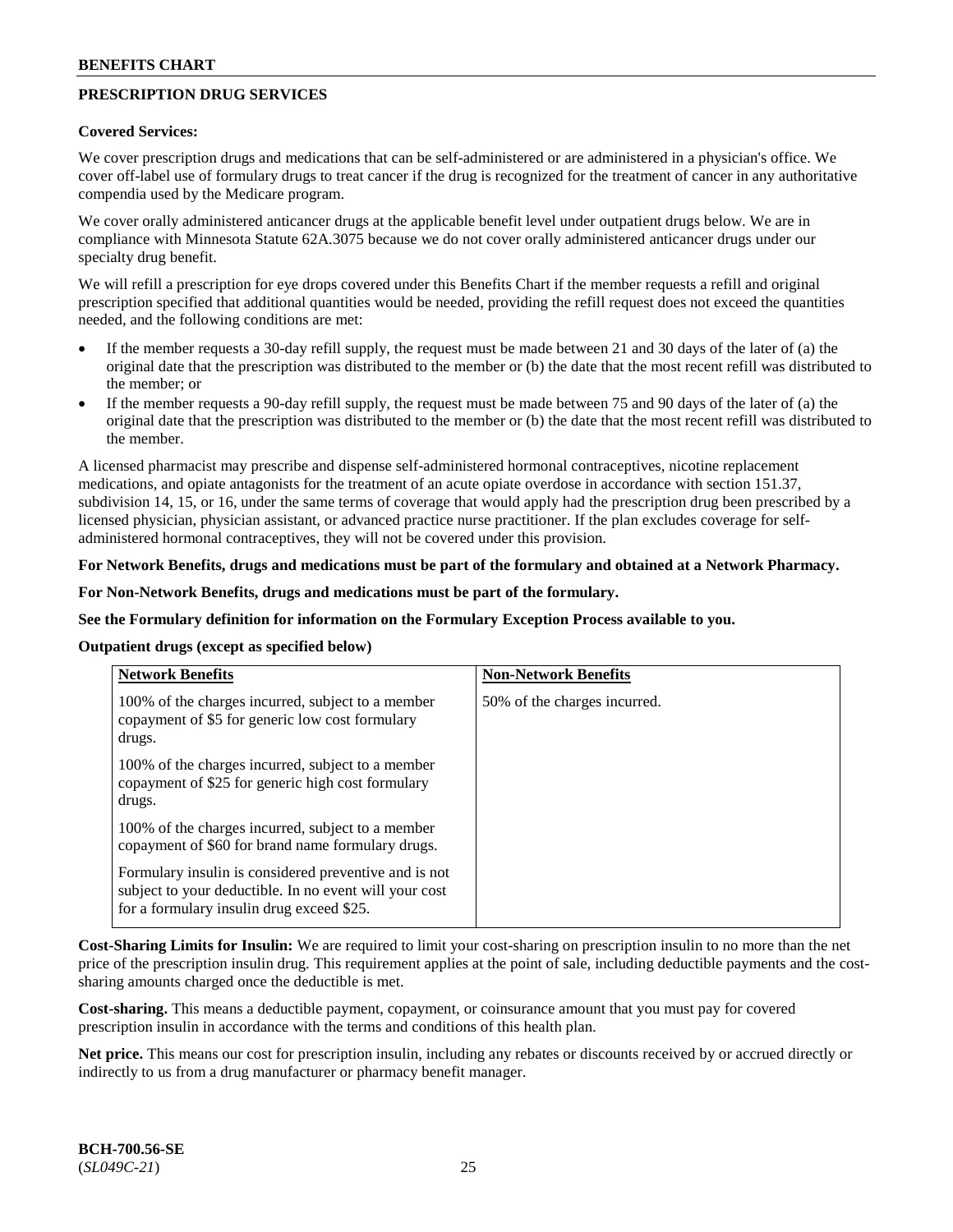### **Mail order drugs**

| <b>Network Benefits</b>                                                                                                                                                                                                    | <b>Non-Network Benefits</b>           |
|----------------------------------------------------------------------------------------------------------------------------------------------------------------------------------------------------------------------------|---------------------------------------|
| For your convenience, you may also get up to a 93-day<br>supply of outpatient formulary prescription drugs that<br>can be self-administered through the designated mail<br>order service.                                  | See Network Mail Order Drugs benefit. |
| New prescriptions to treat certain chronic conditions<br>and trial drugs will be limited to quantity limits<br>described at the end of this section. You will have to<br>pay one copayment for your initial 31-day supply. |                                       |
| Specialty Drugs are not available through the mail order<br>service.                                                                                                                                                       |                                       |

## **Tobacco cessation drugs are covered for all FDA – approved tobacco cessation drugs for a minimum of 90 days**

| <b>Network Benefits</b>                                     | Non-Network Benefits         |
|-------------------------------------------------------------|------------------------------|
| 100% of the charges incurred.<br>Deductible does not apply. | 50% of the charges incurred. |

## **Specialty Drugs that are self-administered**

| <b>Network Benefits</b>                                                                                                                    | <b>Non-Network Benefits</b> |
|--------------------------------------------------------------------------------------------------------------------------------------------|-----------------------------|
| 80% of the charges incurred.                                                                                                               | No Coverage.                |
| For Network Benefits, specialty drugs are limited to<br>drugs on the specialty drug list and must be obtained<br>from a designated vendor. |                             |

### **Drugs for the treatment of growth deficiency**

| <b>Network Benefits</b>                                                                                                                            | <b>Non-Network Benefits</b>  |
|----------------------------------------------------------------------------------------------------------------------------------------------------|------------------------------|
| 100% of the charges incurred.                                                                                                                      | 50% of the charges incurred. |
| For Network Benefits, growth deficiency drugs are<br>limited to drugs on the specialty drug list and must be<br>obtained from a designated vendor. |                              |

### **Contraceptive drugs**

| <b>Network Benefits</b>                                                                                                                                        | <b>Non-Network Benefits</b>  |
|----------------------------------------------------------------------------------------------------------------------------------------------------------------|------------------------------|
| 100% of the charges incurred for formulary drugs.<br>Deductible does not apply.                                                                                | 50% of the charges incurred. |
| If a physician requests that a non-formulary<br>contraceptive drug be dispensed as written the drug will<br>be covered at 100%, not subject to the deductible. |                              |

### **Limitations:**

- Certain drugs may require prior authorization as indicated on the formulary. HealthPartners may require prior authorization for the drug and also the site where the drug will be provided. Certain drugs are subject to our utilization review process and quantity limits, as indicated on our formulary.
- Certain non-formulary drugs require prior authorization. In addition, certain drugs may be subject to any quantity limits applied as part of our trial program.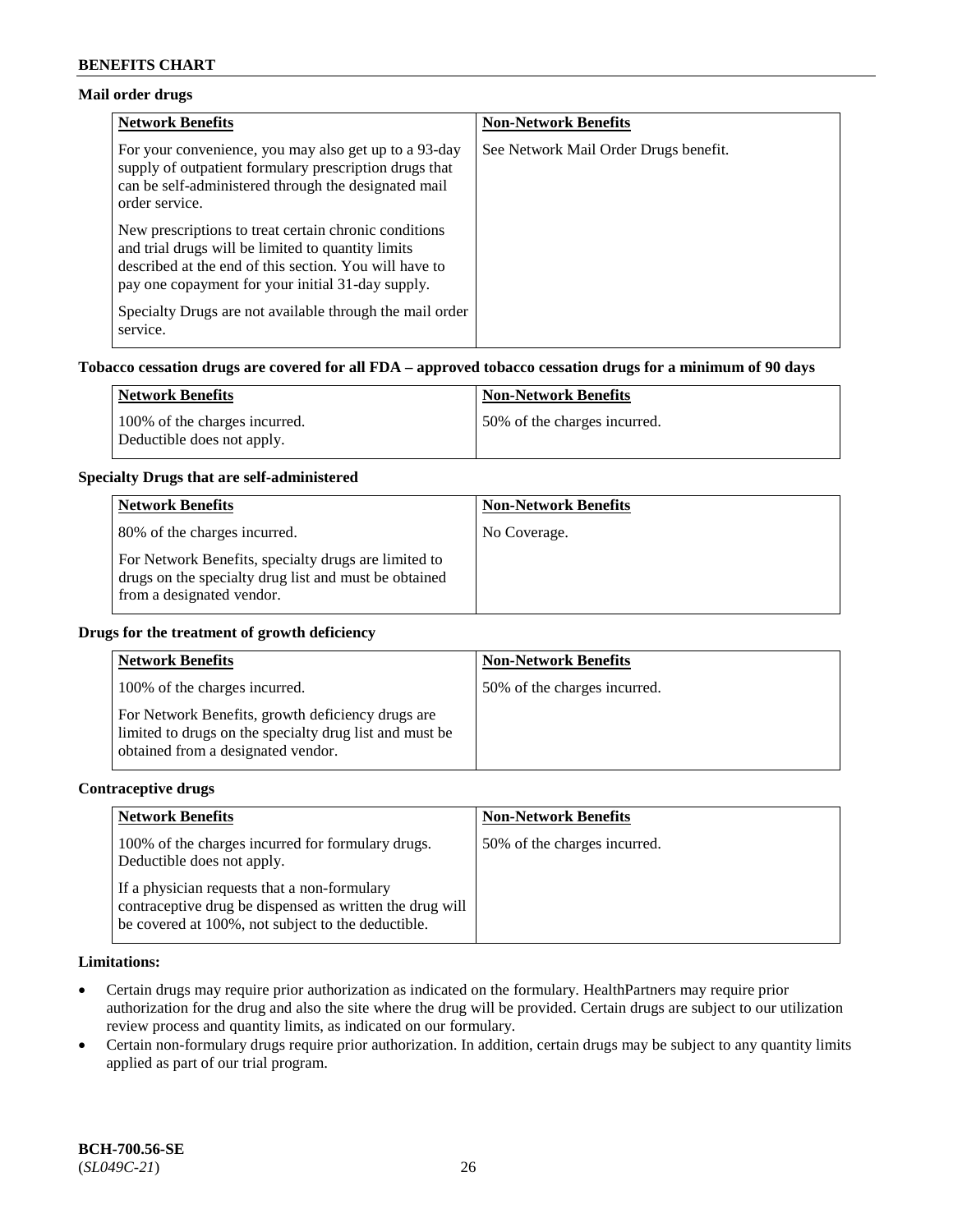- If a member requests a brand name drug when there is a generic equivalent, the brand name drug will be covered up to the charge that would apply to the generic drug, minus any required copayment. If a physician requests that a brand name drug be dispensed as written, and we determine the brand name drug is medically necessary, the drug will be paid at the brand name drug benefit.
- We may require members to try over-the-counter (OTC) drug alternatives before approving more costly formulary prescription drugs.
- Unless otherwise specified in the "Prescription Drug Services" section, you may receive up to a 31-day supply per prescription.
- A 93-day supply will be covered and dispensed only at pharmacies that participate in our extended day supply program
- New prescriptions to treat certain chronic conditions are limited to a 31-day supply.
- No more than a 31-day supply of Specialty Drugs will be covered and dispensed at a time, unless it's a manufacturer supplied drug that cannot be split that supplies the member with more than a 31-day supply.
- The member copayment for a drug will not exceed the cost of the drug.
- If a member copayment is required, you must pay one member copayment for each 31-day supply, or portion thereof.

#### **Not Covered:**

- Replacement of prescription drugs, medications, equipment and supplies due to loss, damage or theft.
- Nonprescription (over the counter) drugs or medications, including, but not limited to, vitamins, supplements, homeopathic remedies, and non-FDA approved drugs unless listed on the formulary and prescribed by a physician or legally authorized health care provider under applicable state and federal law. We cover off-label use of drugs to treat cancer as specified in the "Prescription Drug Services" section of this Benefits Chart. This exclusion does not include over-the-counter contraceptives for women as allowed under the Affordable Care Act when the member obtains a prescription for the item. In addition, if the member obtains a prescription, this exclusion does not include aspirin to prevent cardiovascular disease for men and women of certain ages; folic acid supplements for women who may become pregnant; fluoride chemoprevention supplements for children without fluoride in their water source; and iron supplements for children ages 6-12 who are at risk of anemia.
- Drugs on the Excluded Drug List. The Excluded Drug List includes select drugs within a therapy class that are not eligible for coverage. This includes drugs that may be excluded for certain indications. However, you may request coverage for a drug on the Excluded Drug List by requesting an exception to the formulary under the formulary exception process described in the definition of formulary in this Benefits Chart. The Excluded Drug List is available at [healthpartners.com](http://www.healthpartners.com/)
- Drugs that are newly approved by the FDA until they are reviewed and approved by HealthPartners Pharmacy and Therapeutics Committee. However, you may request coverage for a drug that is newly approved by the FDA by requesting an exception to the formulary under the formulary exception process described in the definition of formulary in the Benefits Chart.
- All drugs used for sexual dysfunction.
- All drugs for the treatment of infertility.
- Medical cannabis.
- Medical devices approved by the FDA will not be covered under the "Prescription Drug Services" section unless they are on our formulary. Covered medical devices are generally submitted and reimbursed under your medical benefits.
- See "Services Not Covered" in the Group Membership Contract.

#### **PREVENTIVE SERVICES**

#### **Applicable Definitions:**

**Routine Preventive Services** are routine healthcare services that include screenings, check-ups and counseling to prevent illness, disease or other health problems before symptoms occur.

**Diagnostic Services** are services to help a provider understand your symptoms, diagnose illness and decide what treatment may be needed. They may be the same services that are listed as preventive services, but they are being used as diagnostic services. Your provider will determine if these services are preventive or diagnostic. These services are not preventive if received as part of a visit to diagnose, manage or maintain an acute or chronic medical condition, illness or injury. When that occurs, unless otherwise indicated below, standard deductibles, copayments or coinsurance apply.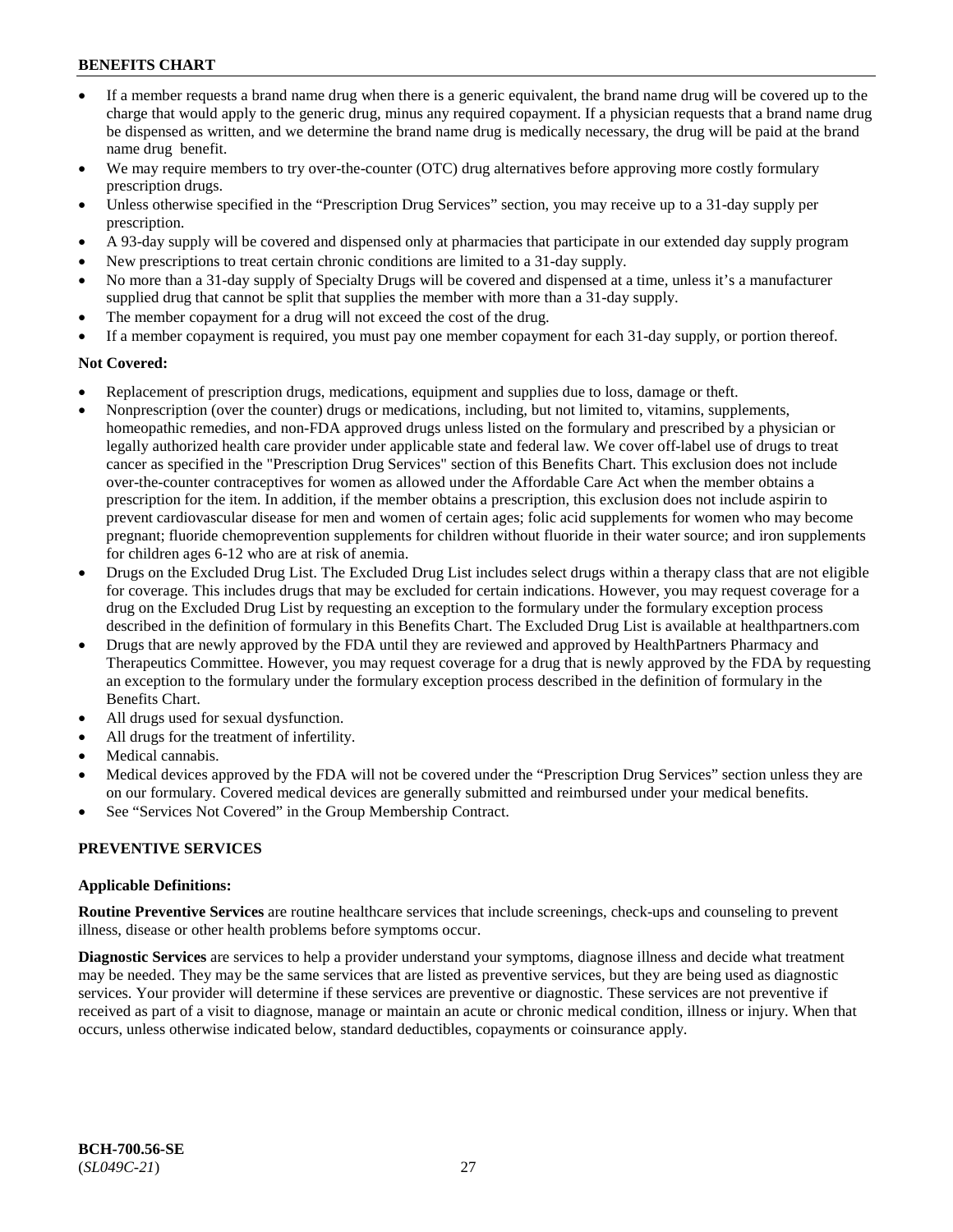### **Covered Services:**

We cover preventive services that meet any of the requirements under the Affordable Care Act (ACA) shown in the bulleted items below. These preventive services are covered at 100% under the network benefits with no deductible, copayments or coinsurance. (If a preventive service is not required by the ACA and it is covered at a lower benefit level or if a group qualifies for an exemption or accommodation for certain benefits under the ACA, it will be specified below). Preventive benefits mandated under the ACA are subject to periodic review and modification. Changes would be effective in accordance with the federal rules. Preventive services mandated by the ACA include:

- Evidence-based items or services that have in effect a rating of A or B in the current recommendations of the United States Preventive Services Task Force with respect to the individual;
- Immunizations for routine use in children, adolescents, and adults that have in effect a recommendation from the Advisory Committee on Immunization Practices of the Centers for Disease Control and Prevention with respect to the individual;
- With respect to infants, children, and adolescents, evidence-informed preventive care and screenings provided for in comprehensive guidelines supported by the Health Resources and Services Administration; and
- With respect to women, preventive care and screenings provided for in comprehensive guidelines supported by the Health Resources and Services Administration.

Covered services are based on established medical policies, which are subject to periodic review and modification by the medical or dental directors. These medical policies (medical coverage criteria) are available by calling Member Services, or logging on to your "*my*HealthPartners" account at [healthpartners.com.](http://www.healthpartners.com/)

A complete list of preventive care services recommended under the U.S. Preventive Task Force (USPSTF) is available online at [uspreventiveservicestaskforce.org/Page/Name/uspstf-a-and-b-recommendations.](https://www.uspreventiveservicestaskforce.org/Page/Name/uspstf-a-and-b-recommendations-by-date/)

HHS: [healthcare.gov/coverage/preventive-care-benefits](https://www.healthcare.gov/coverage/preventive-care-benefits/)

CDC: [cdc.gov/vaccines/schedules/index.html](https://www.cdc.gov/vaccines/schedules/index.html)

### **ACA and state mandated preventive services are covered as follows:**

**Routine health exams and periodic health assessments.** A physician or health care provider will counsel you as to how often health assessments are needed based on age, sex and health status. This includes screening for tobacco use, at least two tobacco cessation attempts per year (for those who use tobacco products), all FDA approved tobacco cessation medications including over-the-counter drugs (as shown in the "Prescription Drug Services" Section) and at least four counseling sessions of at least ten minutes each for tobacco cessation.

| Network Benefits                                            | <b>Non-Network Benefits</b>  |
|-------------------------------------------------------------|------------------------------|
| 100% of the charges incurred.<br>Deductible does not apply. | 50% of the charges incurred. |

**Child health supervision services**. This includes pediatric preventive services, such as fluoride chemoprevention for children without fluoride in their water source, newborn screenings, appropriate immunizations, developmental assessments and laboratory services appropriate to the age of the child from birth to 72 months, and appropriate immunizations until the end of the month in which the child turns 19, as defined by the Standards of Child Health Care issued by the American Academy of Pediatrics. We cover at least five child health supervision visits from birth to 12 months, three child health supervision visits from 12 months to 24 months, once a year from 24 months to 72 months.

| <b>Network Benefits</b>                                     | <b>Non-Network Benefits</b>  |
|-------------------------------------------------------------|------------------------------|
| 100% of the charges incurred.<br>Deductible does not apply. | 50% of the charges incurred. |

**Routine prenatal care and exams.** This includes the comprehensive package of medical and psychosocial support provided throughout a pregnancy, including risk assessment, serial surveillance, prenatal education, and use of specialized skills and technology when needed, as defined by Standards for Obstetric-Gynecologic Services issued by the American College of Obstetricians and Gynecologists.

| Network Benefits                                            | <b>Non-Network Benefits</b>  |
|-------------------------------------------------------------|------------------------------|
| 100% of the charges incurred.<br>Deductible does not apply. | 50% of the charges incurred. |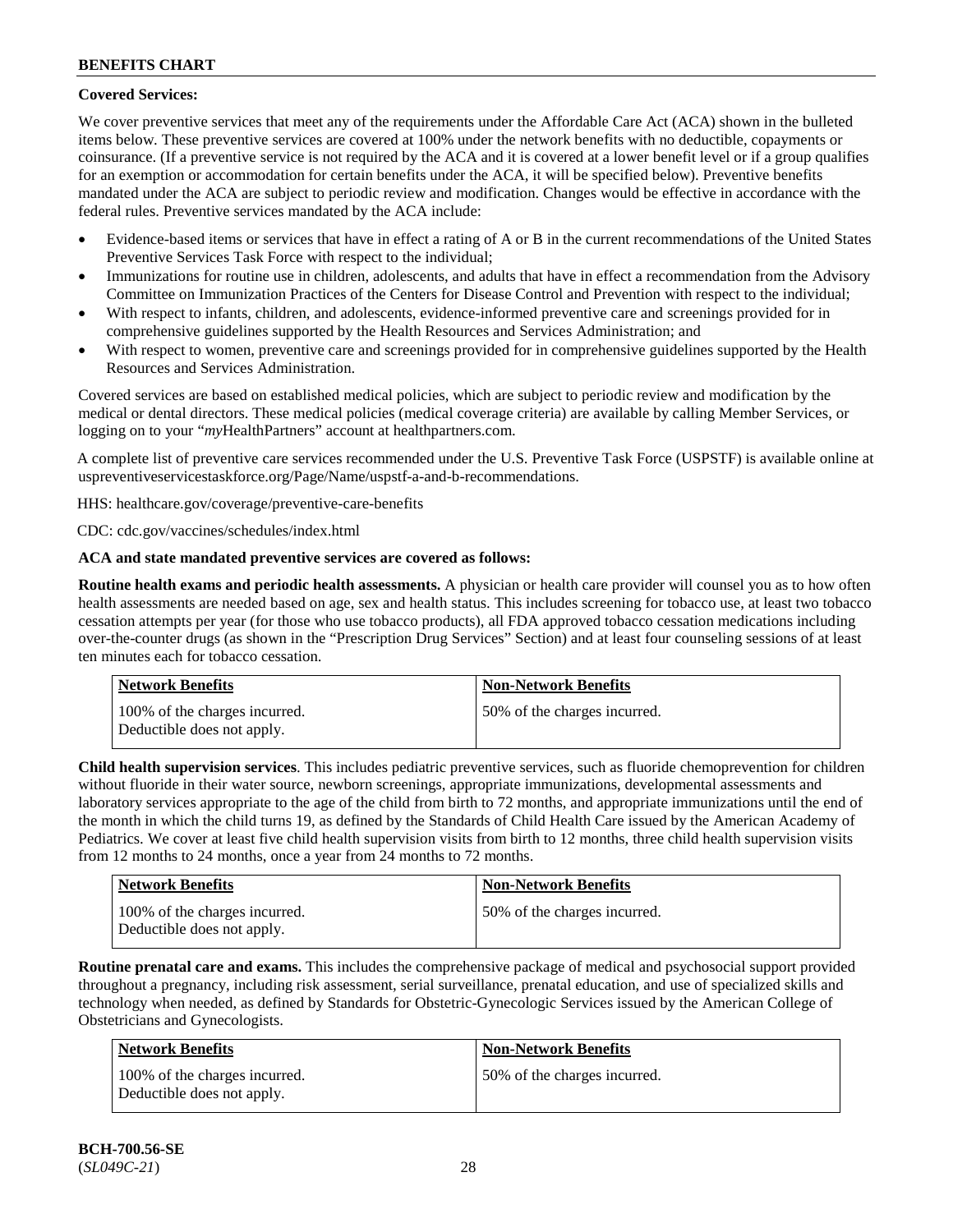**Routine postnatal care.** This includes health exams, assessments, education and counseling relating to the period immediately after childbirth

| Network Benefits                                            | <b>Non-Network Benefits</b>  |
|-------------------------------------------------------------|------------------------------|
| 100% of the charges incurred.<br>Deductible does not apply. | 50% of the charges incurred. |

**Routine screening procedures for cancer.** This includes colorectal screening or other cancer screenings recommended by the USPSTF with an A or B rating. Women's preventive health services below describes additional routine screening procedures for cancer.

| <b>Network Benefits</b>                                     | <b>Non-Network Benefits</b>  |
|-------------------------------------------------------------|------------------------------|
| 100% of the charges incurred.<br>Deductible does not apply. | 50% of the charges incurred. |

**Professional voluntary family planning services.** This includes services to prevent or delay a pregnancy, including counseling and education. Services must be provided by a licensed provider.

| Network Benefits                                            | <b>Non-Network Benefits</b> |
|-------------------------------------------------------------|-----------------------------|
| 100% of the charges incurred.<br>Deductible does not apply. | See Network Benefits.       |

### **Adult immunizations**

| <b>Network Benefits</b>                                     | <b>Non-Network Benefits</b>  |
|-------------------------------------------------------------|------------------------------|
| 100% of the charges incurred.<br>Deductible does not apply. | 50% of the charges incurred. |

**Women's preventive services.**This includes mammograms\*, screenings for cervical cancer (pap smears), breast pumps, human papillomavirus (HPV) testing; counseling for sexually transmitted infections, counseling and screening for human immunodeficiency virus (HIV), and all FDA approved contraceptive methods as prescribed by a doctor, sterilization procedures, education and counseling (see the "Prescription Drug Services" section for coverage of oral contraceptive drugs). For women whose family history is associated with an increased risk for BRCA1 or BRCA2 gene mutations, we cover genetic counseling and BRCA screening without cost sharing, if appropriate and as determined by a physician

**\***Preventive mammogram screening includes digital breast tomosynthesis (3D mammograms) for members at risk for breast cancer.

"At risk for breast cancer" means: (1) having a family history with one or more first- or second-degree relatives with breast cancer; (2) testing positive for BRCA1 or BRCA2 mutations; (3) having heterogeneously dense breasts or extremely dense breasts based on the Breast Imaging Reporting and Data System established by the American College of Radiology; or (4) having a previous diagnosis of breast cancer.

| <b>Network Benefits</b>                                     | <b>Non-Network Benefits</b>  |
|-------------------------------------------------------------|------------------------------|
| 100% of the charges incurred.<br>Deductible does not apply. | 50% of the charges incurred. |

**Obesity screening and management.** We cover obesity screening and counseling for all ages during a routine preventive care exam. If you are age 18 or older and have a body mass index of 30 or more, we also cover intensive obesity management to help you lose weight. Your primary care doctor can coordinate these services.

| Network Benefits                                            | <b>Non-Network Benefits</b>  |
|-------------------------------------------------------------|------------------------------|
| 100% of the charges incurred.<br>Deductible does not apply. | 50% of the charges incurred. |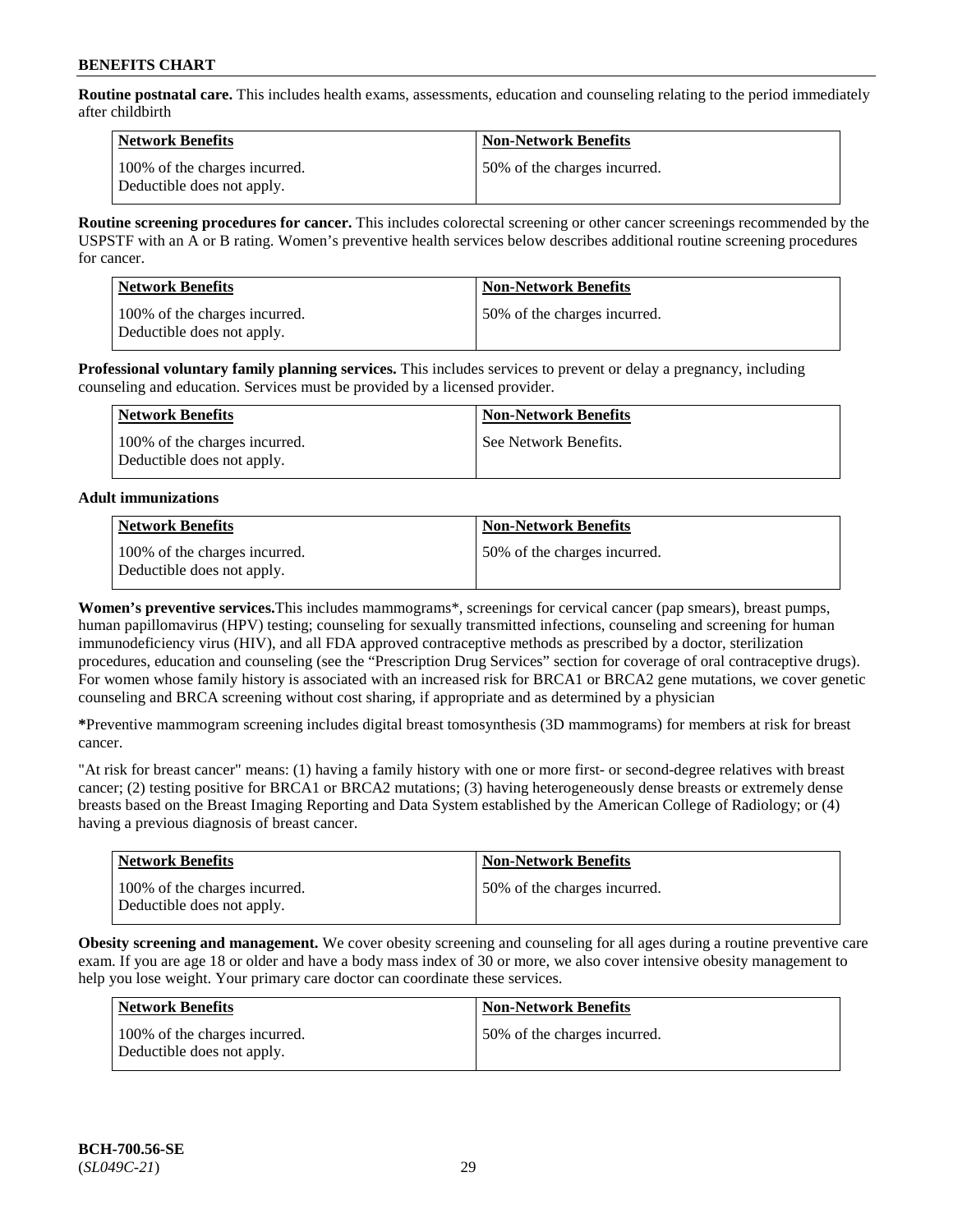**Preventive Medications.** We cover preventive medications currently recommended by USPSTF with an A or B rating if they are prescribed by your medical provider and they are listed on our formulary. Preventive medications are subject to periodic review and modification. Changes would be effective in accordance with the federal rules and reflected in our current medical coverage criteria for preventive care services.

| Network Benefits                                            | <b>Non-Network Benefits</b>  |
|-------------------------------------------------------------|------------------------------|
| 100% of the charges incurred.<br>Deductible does not apply. | 50% of the charges incurred. |

### **In addition to any ACA or state mandated preventive services referenced above, we cover the following eligible services:**

#### **Routine eye and hearing exams**

| <b>Network Benefits</b>                                     | <b>Non-Network Benefits</b>  |
|-------------------------------------------------------------|------------------------------|
| 100% of the charges incurred.<br>Deductible does not apply. | 50% of the charges incurred. |

**Ovarian cancer surveillance tests for women who are at risk.** "At risk for ovarian cancer" means (1) having a family history that includes any of the following: one or more first-degree or second-degree relatives with ovarian cancer, clusters of female relatives with breast cancer or nonpolyposis colorectal cancer; or (2) testing positive for BRCA1 or BRCA2 mutations. "Surveillance tests for ovarian cancer" means annual screening using: CA-125 serum tumor marker testing, transvaginal ultrasound, pelvic examination or other proven ovarian cancer screening tests currently being evaluated by the federal Food and Drug Administration or by the National Cancer Institute.

| <b>Network Benefits</b>                              | <b>Non-Network Benefits</b>                             |
|------------------------------------------------------|---------------------------------------------------------|
| Coverage level is same as corresponding Network      | Coverage level is same as corresponding Non-Network     |
| Benefit, depending on type of service provided, such | Benefit, depending on type of service provided, such as |
| as Diagnostic Imaging Services, Laboratory Services  | Diagnostic Imaging Services, Laboratory Services        |
| Office Visits for Illness or Injury or Preventive    | Office Visits for Illness or Injury or Preventive       |
| Services.                                            | Services.                                               |

### **Limitations:**

• Services are not preventive if received as part of a visit to diagnose, manage or maintain an acute or chronic medical condition, illness or injury. When that occurs, unless otherwise indicated above, standard deductibles, copayments or coinsurance apply.

### **Not Covered:**

See "Services Not Covered" in the Group Membership Contract.

### **SPECIFIED NON-NETWORK SERVICES**

### **Covered Services:**

We cover the following services when you elect to receive them from a non-network provider, at the same level of coverage we provide when you elect to receive the services from a network provider:

- Voluntary family planning of the conception and bearing of children.
- The provider visit(s) and test(s) necessary to make a diagnosis of infertility.
- Testing and treatment of sexually transmitted diseases (other than HIV).
- Testing for AIDS or other HIV-related conditions.

| <b>Network Benefits</b>                                                                                                                            | <b>Non-Network Benefits</b>                    |
|----------------------------------------------------------------------------------------------------------------------------------------------------|------------------------------------------------|
| Coverage level is same as corresponding Network<br>Benefit, depending on type of service provided, such as<br>Office Visits for Illness or Injury. | See Network Benefits for the services covered. |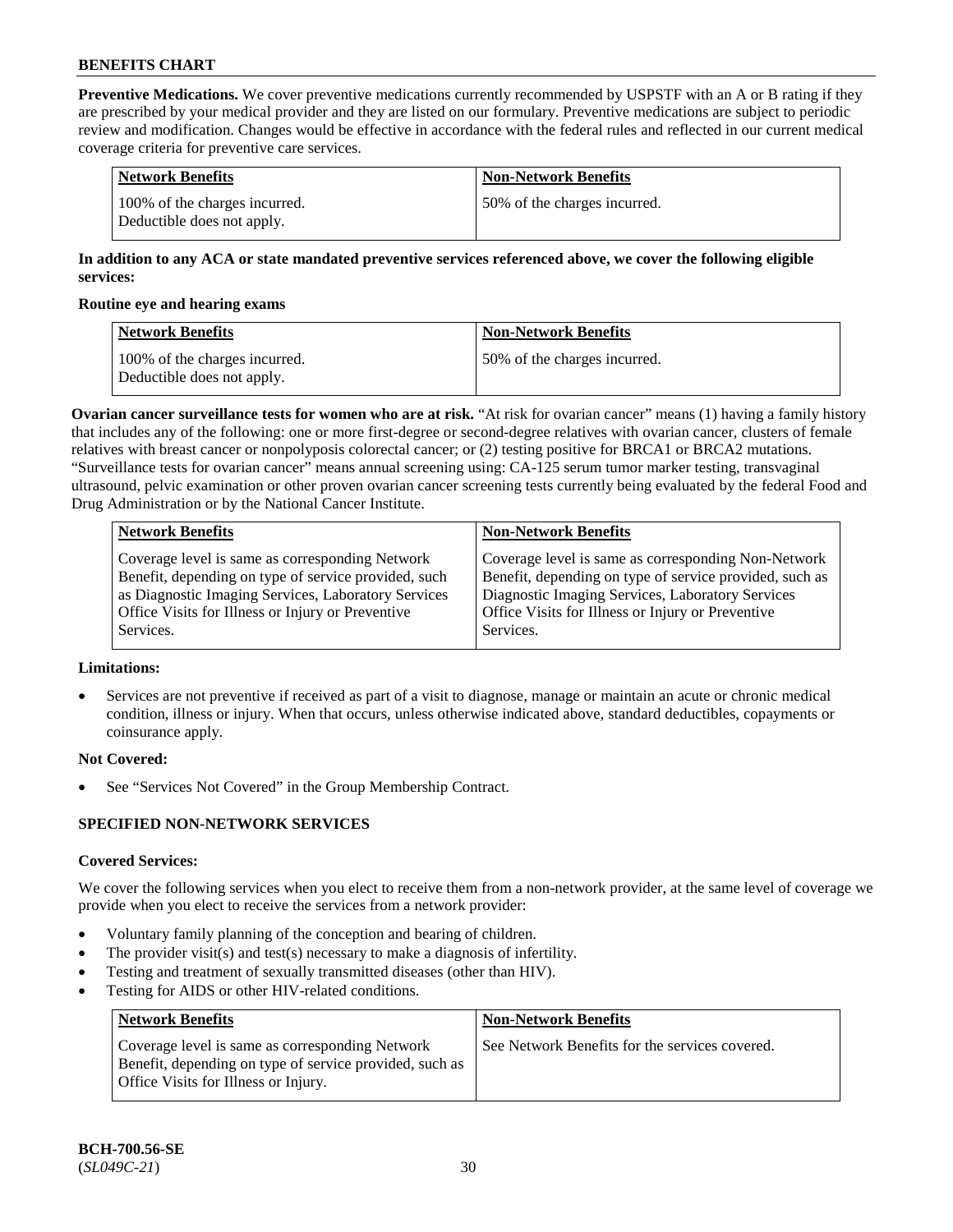### **Not Covered:**

See "Services Not Covered" in the Group Membership Contract.

## **TELEMEDICINE BENEFIT**

### **Covered Services:**

Telemedicine services are covered under this Benefits Chart, subject to our medical criteria.

| <b>Network Benefits</b>                                | <b>Non-Network Benefits</b>                            |
|--------------------------------------------------------|--------------------------------------------------------|
| Coverage level is same as corresponding Network        | Coverage level is same as corresponding Non-Network    |
| Benefit, depending upon type of service provided, such | Benefit, depending upon type of service provided, such |
| as Office Visits for Illness or Injury.                | as Office Visits for Illness or Injury.                |

#### **Not Covered:**

See "Services Not Covered" in the Group Membership Contract.

### **TRANSPLANT SERVICES**

#### **Applicable Definitions:**

**Autologous.** This is when the source of cells is from the individual's own marrow or stem cells.

**Allogeneic.** This is when the source of cells is from a related or unrelated donor's marrow or stem cells.

**Autologous Bone Marrow Transplant.** This is when the bone marrow is harvested from the individual and stored. The patient undergoes treatment which includes tumor ablation with high-dose chemotherapy and/or radiation. The bone marrow is reinfused (transplanted).

**Allogeneic Bone Marrow Transplant.** This is when the bone marrow is harvested from the related or unrelated donor and stored. The patient undergoes treatment which includes tumor ablation with high-dose chemotherapy and/or radiation. The bone marrow is reinfused (transplanted).

**Autologous/Allogeneic Stem Cell Support.** This is a treatment process that includes stem cell harvest from either bone marrow or peripheral blood, tumor ablation with high-dose chemotherapy and/or radiation, stem cell reinfusion, and related care. Autologous/allogeneic bone marrow transplantation and high dose chemotherapy with peripheral stem cell rescue/support are considered to be autologous/allogeneic stem cell support.

**Designated Transplant Center.** This is any health care provider, group or association of health care providers designated by us to provide services, supplies or drugs for specified transplants for our members.

**Transplant Services.** This is transplantation (including transplants) of the human organs or tissue listed below, including all related post-surgical treatment and drugs and multiple transplants for a related cause. Transplant services do not include other organ or tissue transplants or surgical implantation of mechanical devices functioning as a human organ, except surgical implantation of an FDA approved Ventricular Assist Device (VAD) or total artificial heart, functioning as a temporary bridge to heart transplantation.

Prior authorization is required prior to consultation to support coordination of care and benefits.

### **Covered Services:**

We cover eligible transplant services (as defined above) while you are covered under this Benefits Chart. Transplants that will be considered for coverage are limited to the following:

- Kidney transplants for end-stage disease.
- Cornea transplants for end-stage disease.
- Heart transplants for end-stage disease.
- Lung transplants or heart/lung transplants for: (1) primary pulmonary hypertension; (2) Eisenmenger's syndrome; (3) endstage pulmonary fibrosis; (4) alpha 1 antitrypsin disease; (5) cystic fibrosis; and (6) emphysema.